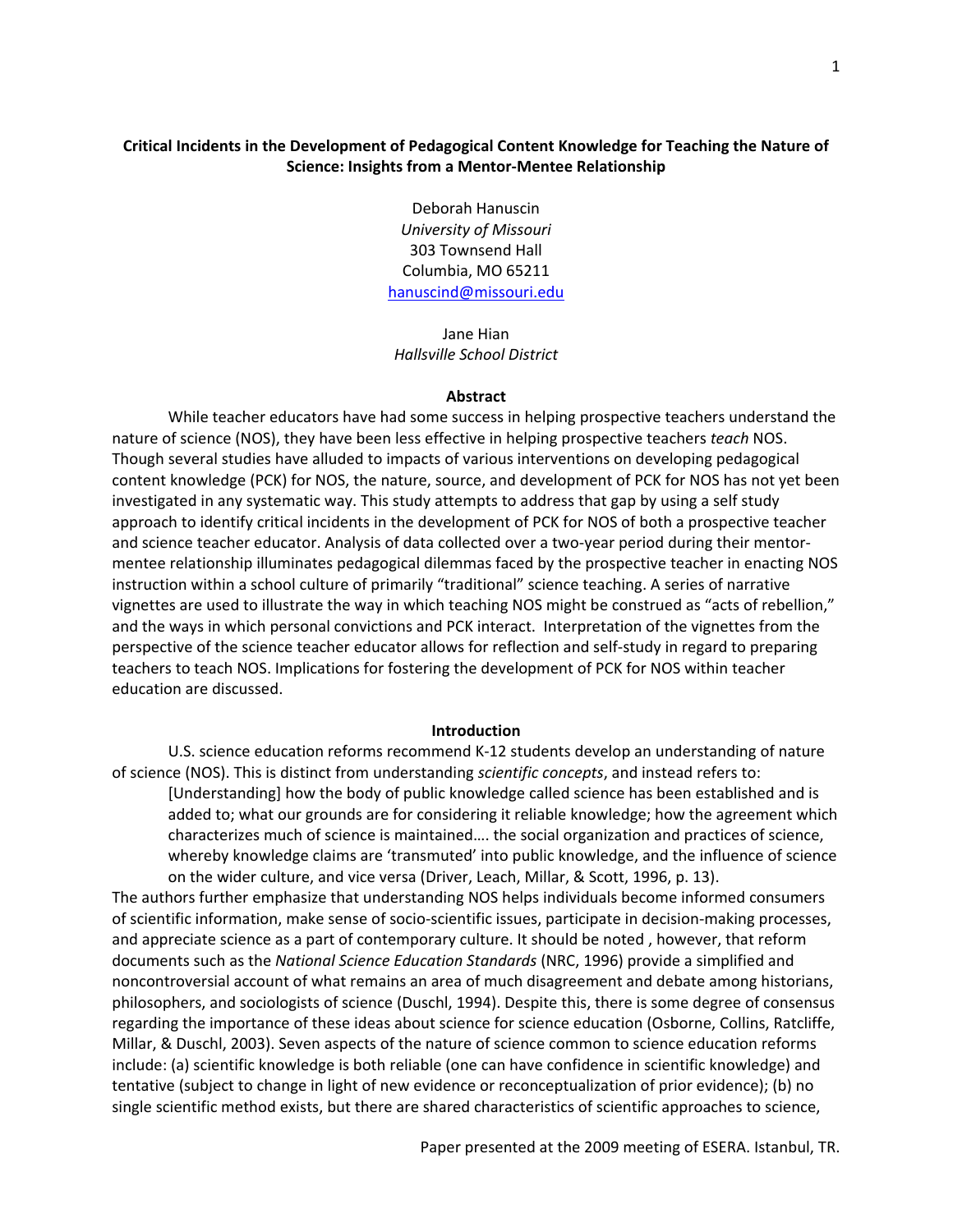such as scientific explanations being supported by empirical evidence, and testable against the natural world; (c) creativity plays a role in the development of scientific knowledge; (d) there is a relationship between theories and laws; (e) there is a relationship between observations and inferences; (f) though science strives for objectivity, there is always an element of subjectivity in the development of scientific knowledge; and (g) social and cultural context also play a role in the development of scientific knowledge. Though these are ideas *students* are expected to learn about NOS, research shows that many *teachers* do not adequately understand NOS (Abd‐El‐Khalick & Lederman, 2000).

While teacher educators have made some progress in helping teachers improve their understanding of NOS (e.g., Akerson, Abd‐El‐Khalick, & Lederman, 2000; Gess‐Newsome, 2002) they have been less successful in helping teachers *teach NOS*. Even when teachers have understandings of NOS consistent with reforms, they generally do not explicitly teach these ideas, or may do so through didactic approaches (Schwartz & Lederman, 2002). Abd‐El‐Khalick and Lederman (2000) stress that in addition to understanding NOS, teachers need:

…knowledge of a wide range of related examples, activities, illustrations, demonstrations, and historical episodes. These components would enable the teacher to organize, represent, and present the topic for instruction in a manner that makes the target aspects of NOS accessible to pre‐college students. Moreover, knowledge of alternative ways of representing aspects of NOS would enable the teacher to adapt those aspects to the diverse interests and abilities of learners…. [T]eachers should be able to comfortably discourse about NOS, design science‐based activities that would help students comprehend those aspects, and contextualize their teaching about NOS with some examples or 'stories' from history of science. (pp. 692‐3)

That is, they require what Shulman (1987) refers to as *pedagogical content knowledge* (PCK) for NOS.

## **Pedagogical Content Knowledge**

Shulman (1987) first introduced the notion of pedagogical content knowledge (PCK) as a fundamental component of the knowledge base for teaching. PCK, according to Shulman, is what makes possible the transformation of disciplinary content into forms that are accessible and attainable by students. This includes knowledge of how particular subject matter topics, problems, and issues can be organized, represented, and adapted to the diverse interests and abilities of learners and presented for instruction (Magnusson, Krajcik, & Borko, 1999).

Shulman's model has been elaborated upon and extended by other scholars (e.g.Grossman, 1990; Magnusson, Krajcik, & Borko, 1999). As van Driel, Verloop, and de Vos point out, while there is no universally accepted conceptualization of PCK, there is agreement with two key elements of Shulman's model—knowledge of representations of subject matter and understanding of specific learning difficulties and student conceptions (1998). Additionally, they emphasize there is some consensus on the nature of PCK. First, that it refers to particular topics, and therefore is distinct from general knowledge of pedagogy, educational purposes, or learner characteristics; second, that it differs from subject matter knowledge; and third, that PCK is developed through an integrative process rooted in teachers' classroom practice.

Grossman (1990) viewed PCK as being the integration of several knowledge bases including subject matter knowledge (SMK), general pedagogical knowledge (PK), and contextual knowledge (CK). PCK can be generated and developed through (a) observation of classes whether as a student or student teacher; (b) disciplinary education; (c) teacher education coursework; and (d) classroom teaching experience. Gess‐Newsome (1999) contrasted this *integrative* model, in which PCK requires flexibly drawing upon these various knowledge bases, with a *transformative* model, in which PCK represents the synthesis of different types of teacher knowledge. In this model, PCK is more powerful than its constituent parts. Magnusson, Krajcik, and Borko's (1999) transformative model of PCK includes five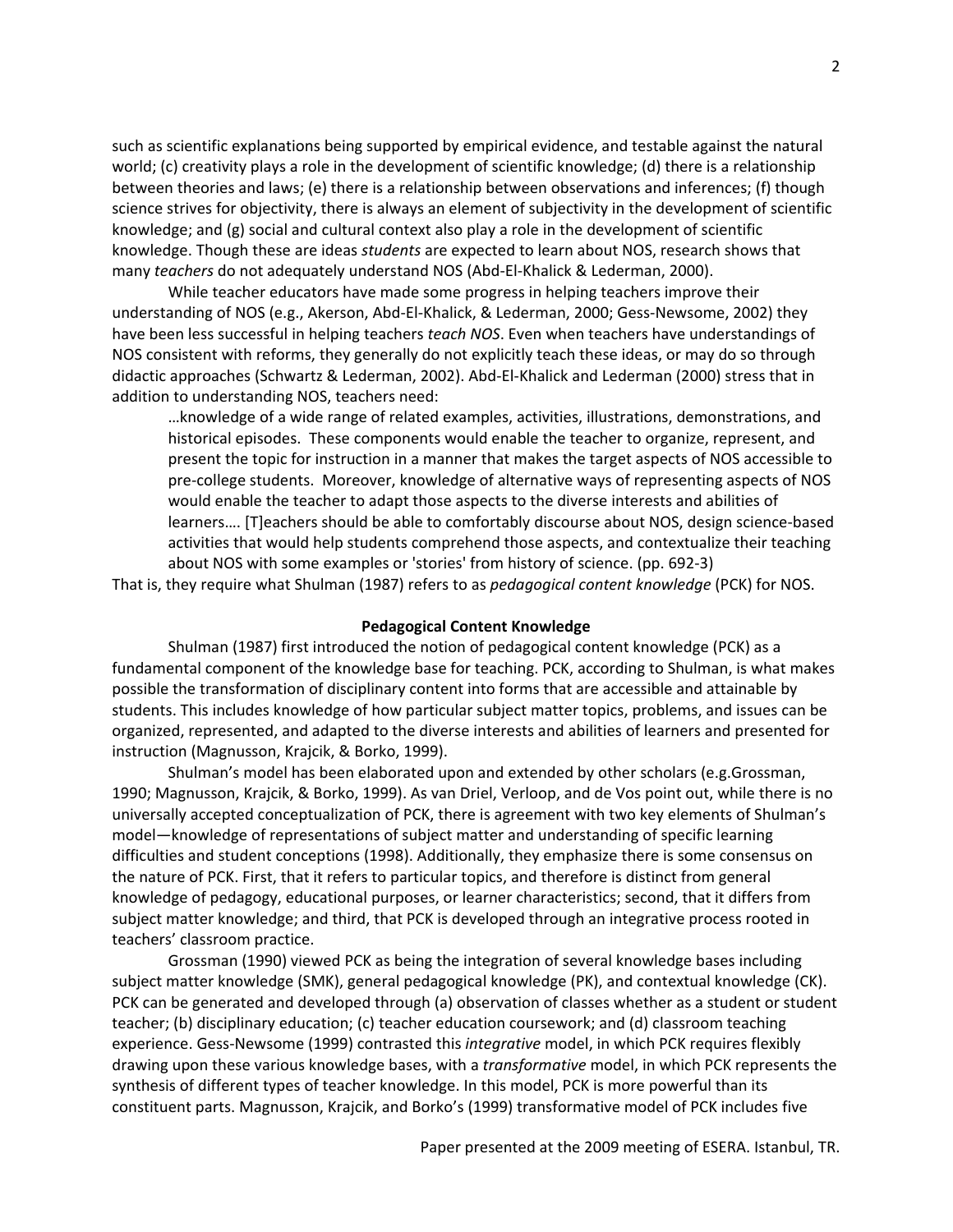interacting components: (a) orientations toward science teaching, (b) knowledge and beliefs about science curriculum (goals & objectives/ curriculum and materials), (c) knowledge and beliefs about students' understanding of specific science topics (prerequisite knowledge and student misconceptions), (d) knowledge and beliefs about assessment in science (dimensions of science learning to assess and knowledge of methods of assessment), (e) knowledge and beliefs about instructional strategies for teaching science (topic-specific activities, e.g., activities for teaching photosynthesis; as well as subjectspecific strategies, e.g., inquiry).

### **PCK for NOS**

Within the various domains of teacher knowledge, NOS can be considered part of teachers' subject matter knowledge (SMK)—more specifically, their syntactic knowledge of science, which includes knowledge of the source and justification of scientific knowledge. However, NOS may also be viewed as a particular *topic* within the domain of science. Researchers have argued NOS be viewed as a cognitive, rather than affective outcome of instruction (Abd‐El‐Khalick, 2001) and that NOS is as much an aspect of subject matter as the reactions of photosynthesis (Lederman, 1998). This is further evidenced by the inclusion of NOS in the content standards in the *National Science Education Standards* (NRC, 1996). Thus, while teachers' own views of NOS are part of their subject matter knowledge, NOS can also be viewed as analogous to other content a teacher might teach, and be considered a topic for which they would develop PCK. For example, according to Magnusson et al.'s model, teachers' PCK for NOS would include knowledge of student misconceptions about the nature of science and of instructional strategies (e.g., explicit-and-reflective instruction) to address those ideas.

Despite numerous investigations into the development of PCK throughout all disciplinary areas and science in particular (e.g., Gess‐Newsome & Lederman, 1999), "the nature and development of teachers' PCK for NOS is an area of research that has yet to be investigated" (Lederman et al., 2001). Schwartz and Lederman (2002) proposed an emerging model of critical elements for the development of PCK for NOS and application of that knowledge in the classroom in which knowledge of NOS, knowledge of science subject matter, and knowledge of pedagogy blend to form PCK for NOS. Other researchers have alluded to the impact of interventions on teachers' PCK for NOS (Akerson & Abd-El-Khalick, 2003; Akerson & Volrich, 2006), but have not investigated the sources, nature, and development of PCK for NOS in any systematic way. "Virtually no research has used the PCK perspective, which was so heavily researched during the 1990s, as a lens for research on the teaching of NOS" (Lederman, 2007, p. 870).

We address this gap in the literature by articulating and examining PCK for NOS in relation to existing models of PCK. Through self‐study conducted by a mentor (science educator) and mentee (preservice teacher), we identify a series of critical incidents in the development of our PCK for NOS. Currently, "studies of PCK that examine teacher knowledge at critical junctures in a teachers' career are lacking" (Abell, 2008, p. 1411). By more closely examining the transition from the elementary science methods course to the student teaching experience, we hope to shed light on the interplay between the components of PCK and how these explain Jane's initial efforts to teach NOS. Specifically, we ask:

- 1. What are the nature and significance of critical incidents to the development of a prospective teacher's PCK for NOS?
- 2. What do these incidents indicate about the interplay between the various components of PCK?
- 3. How can these be used to inform a teacher educators' PCK in terms of fostering prospective teachers' PCK for NOS?

This investigation provides a unique window into the experiences of prospective teachers following their learning in science methods courses, a view not often available to teacher educators, and we further clarify the problems of practice prospective teachers encounter in transforming their ideas about NOS into forms accessible to students.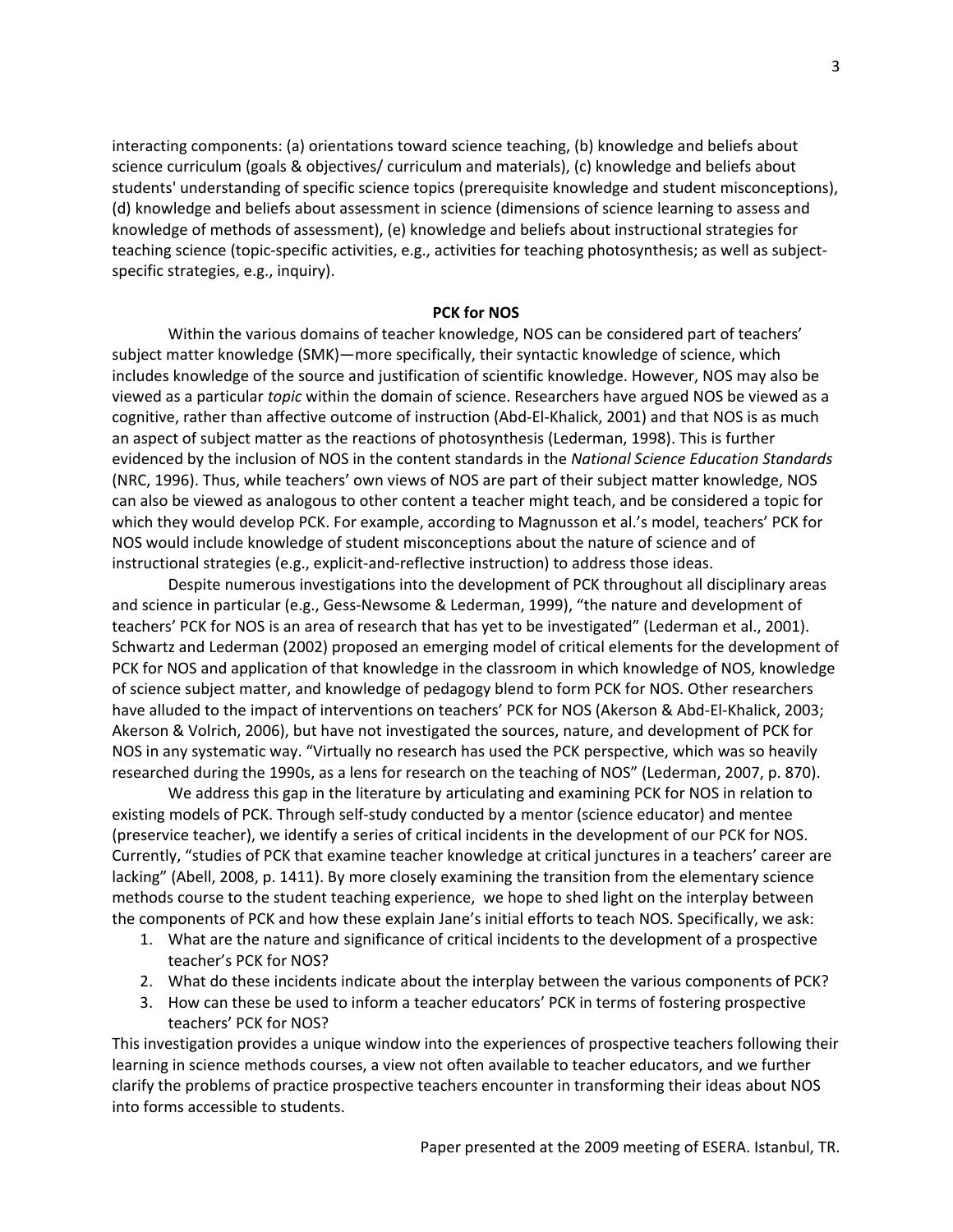## **Context of the Study**

The mentoring relationship between a preservice elementary teacher (Jane) and science educator (Dr. Hanuscin) serves as the context of our study. Jane was enrolled in a master's program, and was obtaining post-baccalaureate certification to teach at the elementary level when she enrolled in Dr. Hanuscin's elementary science methods course. Dr. Hanuscin (Dr. H, as Jane refers to her), is herself a former elementary teacher. She has provided professional development to classroom teachers for the past 14 years, and has been teaching prospective elementary teachers for ten years.

Following Dr. H's elementary science methods course, Jane indicated a desire to gain more experience teaching science, and was invited by Dr. H to co-facilitate a summer science outreach program for elementary students through an independent study. Their mentor-mentee relationship continued throughout Jane's year‐long student teaching experience. During this time, Dr. H served as a support system—someone with whom to share problems or questions. Dr. H served as a "safe" person to use as a sounding board and discuss difficulties, as she was not in an evaluative position. Many of their conversations focused on teaching the nature of science, which was a primary focus of Dr. H's elementary science methods course.

The value of mentoring is not limited to new teachers; experienced teachers also benefit by serving as mentors through increasing their awareness of their own professional development and developing a clearer justification for their own teaching practices (Odell, 1990). Thus the mentor‐ mentee relationship between Jane and Dr. H was mutually beneficial; deepening the Jane's PCK for NOS as well as Dr. H's understanding of how to support prospective teachers in developing PCK for NOS. As Lederman emphasizes, "it is one thing to teach teachers about NOS; it is a totally different endeavor to teach them how to teach NOS to their students" (Lederman, 2007, p. 870).

#### **Methodology**

The research relied on self‐study (Loughran, 2005, 2007), a method that draws from and builds upon the traditions of reflective practice, action research, and practitioner research. According to LaBoskey (2004), self‐study is (a) improvement‐aimed; that is, it involves evaluating practice and reframing thinking; (2) interactive; in that it involves engaging with colleagues, students, the literature, and one's previous work to confirm and challenge one's thinking; (3) reliant on multiple, primarily qualitative data sources; and (4) revolves around a need to formalize one's work and make it available to the professional community. As a form of case study, the results of self‐study are not intended to be generalized across populations. Nonetheless, this form of inquiry provides in‐depth descriptions that illuminate the complexities of teaching and articulate the "wisdom of practice" (Shulman, 2004); consistent with PCK as a theoretical framework. Self‐study not only helps those engaged in this type of scholarly activity address problems in their own immediate teaching contexts, but can produce knowledge that "teacher educators in other settings can draw on and adapt to their own teacher education settings" (Dinkelman, 2003, p. 11).

We attempted to capture our PCK in action as well as reflection (Abell, 2007), and consistent with self-study methodology, we utilized multiple data sources. These included (1) lesson plans and instructional materials utilized by both the teacher educator and preservice teacher in their respective contexts, (2) ongoing email correspondence between mentor and mentee, (3) transcripts from semi‐ structured interviews and collegial conversations in which mentor and mentee discussed problems of practice related to teaching NOS, (4) reflective journals kept by mentor and mentee, (5) articulation of the mentor and mentee's views of the nature of science utilizing the VNOS-C (Lederman et al., 2002), and (6) articulation of the mentor and mentee's PCK for NOS using the Content Representation Tool (CoRe) (Loughran, Mulhall, & Berry, 2006) at four points during the mentorship.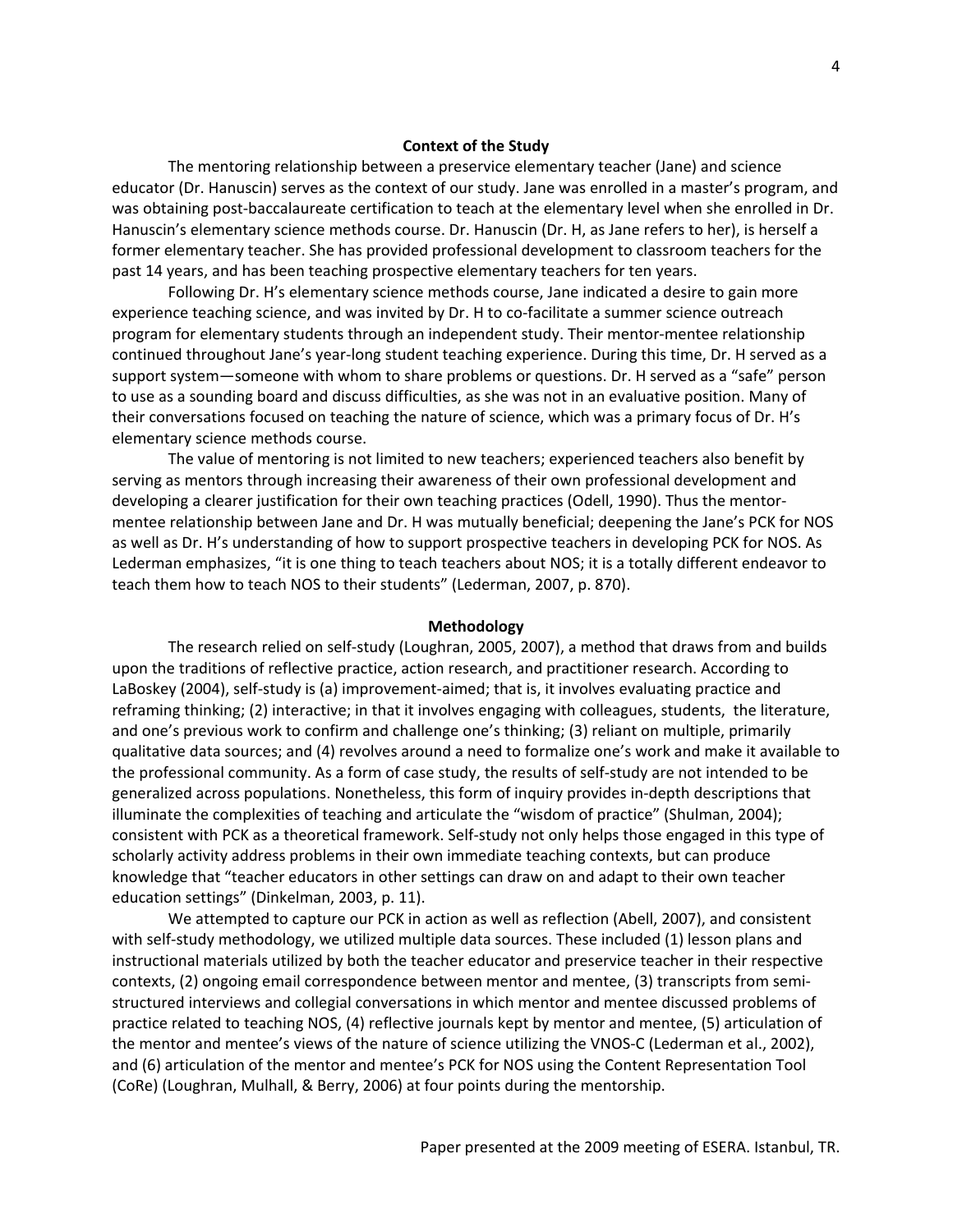Data analysis was directed toward identifying critical incidents in the development of Jane's PCK for teaching NOS, and examining these in terms of their relation to the various components of PCK. The term "critical incidents" is used to signify turning points or changes in a person or social phenomenon (Tripp, 1993). According to Angelides (2001), it is the justification, significance, or meaning give to these incidents that makes them "critical"—rather than any drama or sensationalism. In teacher education contexts, critical vignettes have been used to promote reflective practice and pedagogical reasoning (Tripp, 1993). In the context of educational research, critical incidents can be documented through personal narrative vignettes, and serve as trustworthy sources of data representing the reality of the participants (Howitt & Venville, 2008). The use of critical incident vignettes is consistent with self‐study, which often communicates findings through *assertions* about fundamental aspects of teaching in ways that are identifiable and useful to others, *axioms* that communicate personal beliefs and how those are linked to changes in practice, or *tensions* that make explicit the often tacit knowledge for teaching and thereby help conceptualize the problematic nature of practice (Loughran, 2005).

 Ongoing review of the data allowed for us to note particular comments, episodes, and ideas that were foregrounded or referenced repeatedly over time in Jane's experiences. Through this process, a series of potential "critical incidents" were identified. These were selected by Jane, in order to reflect what she deemed to be formative experiences in her developing PCK for NOS. Semi‐structured interviews were utilized to probe Jane's thinking further on these incidents, and to determine their significance from her perspective. Together, mentor and mentee narrowed the list to four, representing different experiences and contexts in which Jane developed her PCK for NOS. For each of the selected incidents, Jane prepared a narrative vignette. Several rounds of revision followed, with Dr. H and Jane discussing and clarifying her meaning. This iterative process of co-constructing and interpreting the vignettes proved an opportunity for increased reflection, growth, and change in the way both mentor and mentee perceived their practice.

Completed vignettes were then examined by Dr. H to identify major and minor themes. Triangulation of the vignettes with other data sources, as well as member‐checking with Jane, allowed for interpretation of their significance in relation to the various components of PCK. As emphasized by Nilsson (2008), one limitation of examining data in relation to separate knowledge bases, such as those identified by Magnusson et al. (1999) is that these different types of knowledge interact with each other in highly complex ways in the act of teaching, as illustrated in Jane's vignettes. "Hence a difficulty in analysis is in seeking to interpret the data according to the most dominant feature of an incident whilst acknowledging that it may not necessarily be that knowledge alone" (Nilsson, 2008, p. 1288). Accordingly, analysis was also directed toward understanding the interaction of these knowledge bases with one another in relation to Jane's developing PCK.

#### **Findings**

The four narrative vignettes in this section constitute Jane's perceptions of critical incidents in her development of PCK for NOS. Each vignette is followed by an interpretation and analysis from the perspective of her mentor, Dr. H. Thus, taken together, these also represent the development of Dr. H's understanding of how to support prospective teachers in developing PCK for NOS. Table 1 provides a synopsis of each vignette, the foregrounded component(s) of PCK, and relevant themes. They are ordered chronologically, beginning with a formative experience in Dr. H's elementary science course, transitioning to a summer teaching experience, and finally Jane's year-long student teaching experience.

#### **Jane's Vignette:** *White Men in Lab Coats?*

Being married to an avian ecologist, I know my thoughts about scientists are very unlike other people's ideas. However, I was unaware at just how different my views were until I took my science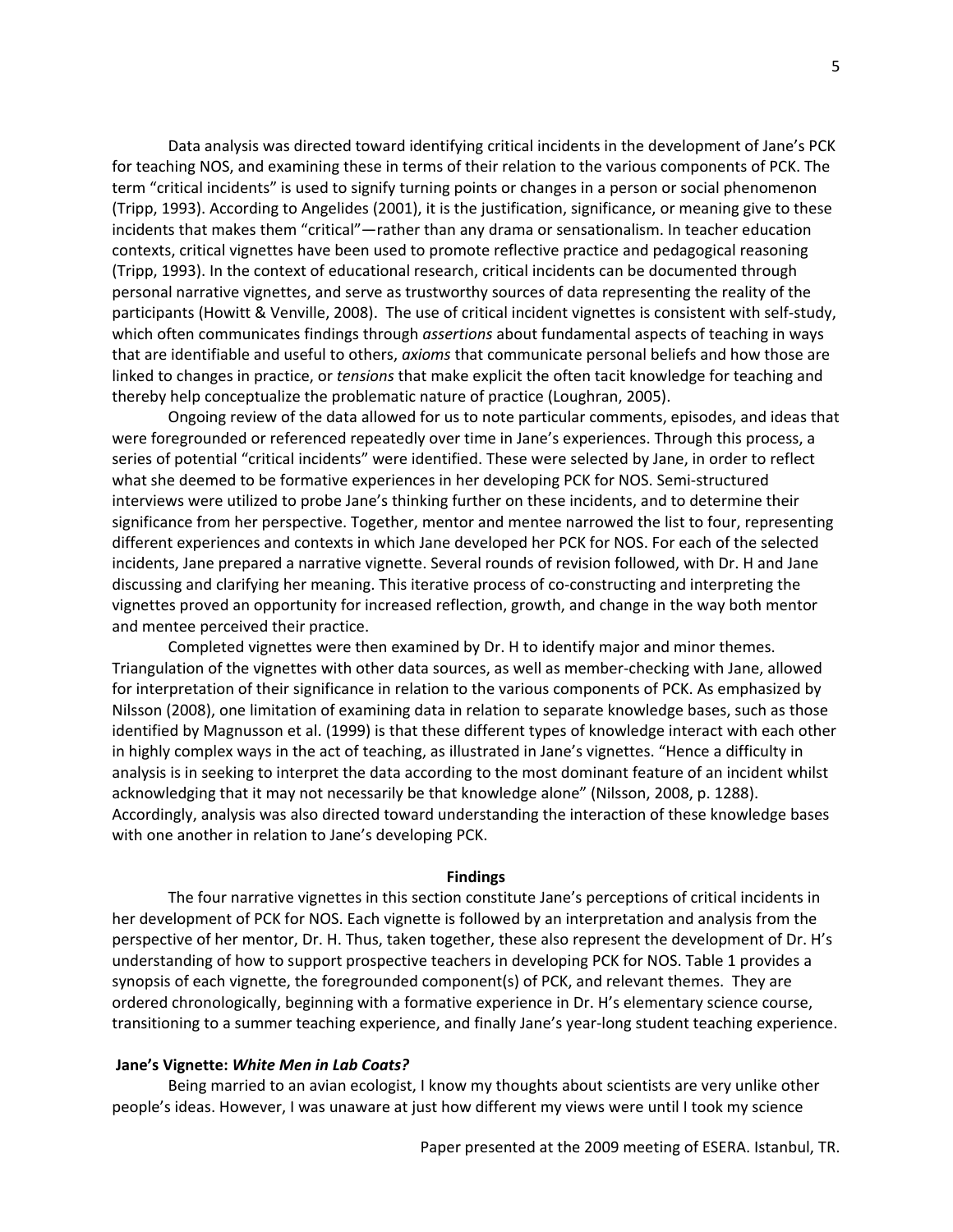methods course. The first day of the elementary science methods class, we were asked to draw a picture of a scientist doing science. As I pulled out the markers to draw my scientist in the middle of the woods at a mist net banding a bird, I didn't realize just how unique my drawing would be. When we held up our pictures to show our interpretations, I almost laughed out loud. Every single one of my peers had drawn the same picture! Each of their pictures had a man with crazy hair, glasses, a white lab coat, holding a beaker and inside a room with "scientific" looking tools. I was amazed that I was the only one who

| $\#$         | Vignette/Synopsis                                                                                                                                                                                                                                                                                                                                                                                                                 | <b>Elements of PCK</b>                                                   | Major theme(s)                                                                                         | Minor theme(s)                                                                      |
|--------------|-----------------------------------------------------------------------------------------------------------------------------------------------------------------------------------------------------------------------------------------------------------------------------------------------------------------------------------------------------------------------------------------------------------------------------------|--------------------------------------------------------------------------|--------------------------------------------------------------------------------------------------------|-------------------------------------------------------------------------------------|
| $\mathbf{1}$ | White men in lab coats?<br>Following a "draw a scientist" activity in her<br>methods course, Jane realizes how others<br>view science, and resolves to address<br>misperceptions among her students.<br>At this point, she formulates a rationale for<br>teaching NOS.                                                                                                                                                            | Orientation<br>toward science<br>teaching                                | Portraying science<br>as a human<br>endeavor<br>Developing a<br>rationale for<br>teaching NOS          | Making science<br>accessible to<br>diverse learners                                 |
| 2            | Just like a scientist<br>Jane confronts a difficult moment while<br>teaching a summer science program, but<br>with the help of her mentor avoids "falling<br>back" on ways to teach science that are<br>easier, but that she feels misrepresent the<br>nature of science. Jane makes a<br>commitment to epistemological<br>consistency between her ideas about NOS<br>and her teaching.                                           | Knowledge of<br>instructional<br>strategies;<br>Knowledge of<br>learners | Teaching science<br>as inquiry<br>Empowering<br>students                                               | Persistence of<br>teacher and<br>student                                            |
| 3            | When experiments don't "work"<br>During student teaching, Jane recognizes<br>the same misconception among her<br>students that she encountered while<br>teaching the summer program. Since she is<br>attune to this, it becomes a teachable<br>moment where she explicitly establishes<br>norms of science in her classroom. Her<br>knowledge of learners is developed by<br>collaborating to analyze student ideas about<br>NOS. | Knowledge of<br>learners;<br>Knowledge of<br>assessment                  | Respect for<br>evidence<br>What constitutes<br>"right" answers in<br>science                           | Science/ science<br>teaching as non-<br>authoritarian                               |
| 4            | THE scientific method?<br>During student teaching, Jane reacts to<br>recognizing a myth perpetuated in her<br>curriculum materials regarding the scientific<br>method- and dares to teach the lesson<br>differently. Jane's experience demonstrates<br>how teaching NOS can be an act of<br>"rebellion" when the mandated curriculum<br>doesn't effectively support NOS instruction.                                              | Knowledge of<br>curriculum;<br>Knowledge of<br>learners                  | Methods of<br>science vs. THE<br>scientific method<br>Adapting curricula<br>to meet students'<br>needs | Student interest in<br>science; teacher<br>socialization into<br>the school culture |

# **Table 1. Critical Incidents in Developing PCK for NOS**

Paper presented at the 2009 meeting of ESERA. Istanbul, TR.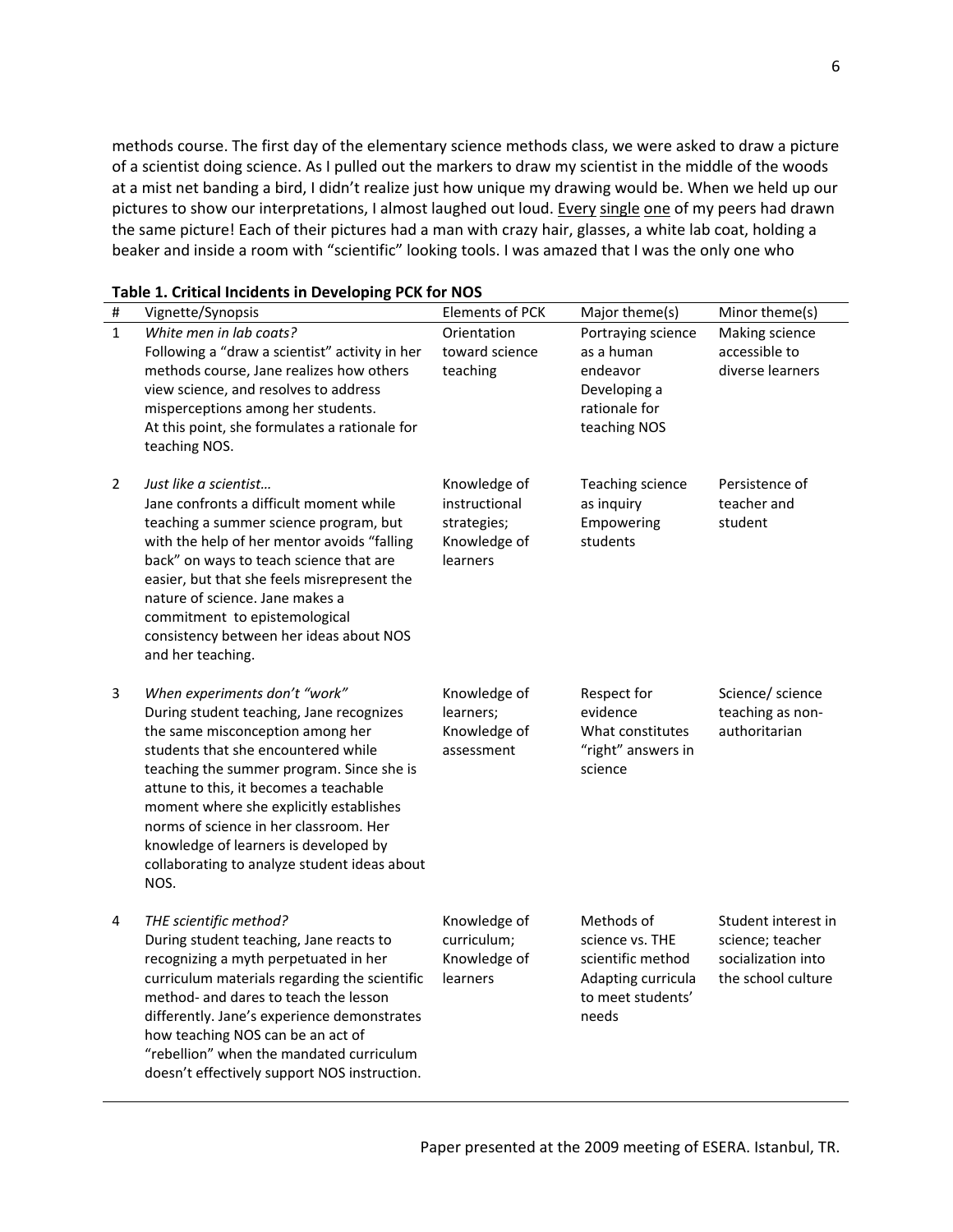thought of scientists the way that I did. Where were the women? Where was the diversity? Where were the people doing field work outside? Where were the insects, plants, mushrooms, elephant dung, binoculars, salamanders, dolphins, cargo pants, duct tape (for getting ticks off of your body) field guides, prairies, oceans, mountains, deserts, forests…. I could go on and on. Where were they? Sure, many of the scientists I know have labs that they work in, but few of them dress in white lab coats and most of them do the majority of their work in other places besides those labs. It made me realize the importance of teaching my future students that science is so much more than what they may picture. There is so much that science encompasses, and it made me wonder how a room full of thirty 20‐25 year olds could have such a narrow view of what science is. Who knew that using some as simple as a drawing was a powerful way to find out what our ideas about science were?

Now, the question is: What can we do to show our students the many different aspects of what science is? How can we help them consider as a career and continue on with all of the wonderful work the scientists of this era have begun? In order for them to even begin them thinking about science in this way, I realized for me, as a teacher, it would be important to help my students change their narrow views of what science is all about. Students of all background, gender, ethnicities, shapes and sizes should have the option of pursuing science as a career! Students need to first realize the many different kinds of science in order to fully realize that there may be a branch they would be interested in. My friends that are scientists influence me to teach children that this is a great career to pursue. I see the importance of science every day as well as how fulfilling of a career it can be. Bringing in guest scientists will help show students how fun science can actually be and how many different opportunities and ways there are to become a scientist. I believe seeing real examples will help lead them in the direction of looking further into science as a career.

## *Analysis and Interpretation* **of** *White Men in Lab Coats?*

This particular event marked a critical incident for Jane in that the experience problematized students' ideas about science. She recognized not only that it is important to teach her students about the nature of science (which at this stage she defined as helping students understand what science is) but also established a rationale for teaching NOS. By helping students see science the diversity of science, both in terms of field of study and the individuals within them, her goal was to open up opportunities for them to pursue a career in science. Her recognition that science could be a fulfilling career is closely aligned with the idea espoused in the *National Science Education Standards* that science is a *human endeavor* (NRC, 1996). Interestingly, however, her rationale is not one of the five arguments for teaching NOS (utilitarian, democratic, cultural, moral, and pedagogical) articulated by Driver et al. (1996). Rather, Jane grounded her rationale in principles of social justice—in encouraging *all* students view science as an endeavor in which they could participate—specifically, in terms of pursuing a career in science. This constituted her orientation toward science teaching, as it reflected what she believed to be her central goal in teaching science, and what served to guide her decision-making about what to teach and how.

Jane's orientation was compatible with teaching about the nature of science. However, not all prospective teachers have the kind of firsthand experiences with science that Jane did, having a husband and friends who were scientists. Rather, they often have misconceptions about the nature of science. Jane's familiarity with scientific inquiry is a tremendous asset to developing PCK for NOS. However; as we see in the next vignette, even when prospective teachers have well‐developed beliefs about the nature of science (SMK), they may still find difficulty in enacting classroom practices (PK) that reflect these beliefs.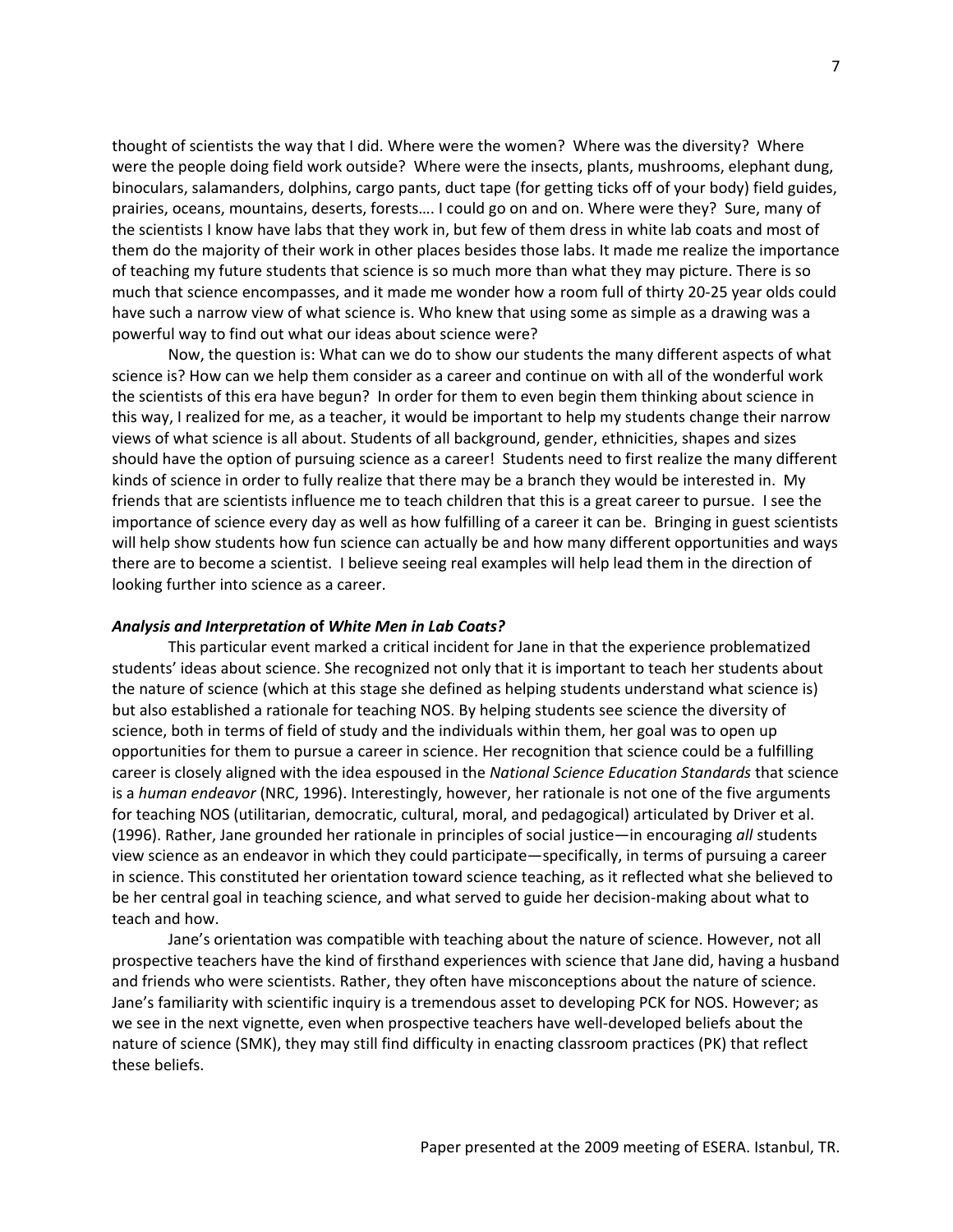### **Jane's Vignette***: Just Like Scientists…*

*WOW! Today was AMAZING! I have never really seen children as engaged as they are during this science camp. I mean, even the kids who are less engaged are really happy and want to learn and work!*

During the summer, I had the chance to co-teach a science camp for elementary-age kids with Dr. H. I wrote this journal entry the day our students were coming up with ideas about how to test the strength of a magnet. One little boy, Justin, decided that he was going to try to test the strength of magnets based on the force of repulsion; however, this was a very hard thing for him to figure out how to test… he didn't seem to think what he was doing was really giving him a good idea of how strong the magnets were. I tried working with him for a long time, and both of us were getting frustrated. I decided to resort to asking Dr. H to help us solve the situation. I walked over to where she was working with her group of students. Instead of intervening directly and giving the help I thought I needed, she asked me to think back to the way that scientists work. *Do they always have experiments that work as* planned? Do they have to try again and again to get a working experiment? Besides, if this method isn't *an accurate indication of strength, wasn't it cool that Justin discovered that? Isn't that still valuable?* As I realized what she was telling me, I figured out a way to pose the problem in a positive way to Justin.

To start, I assured Justin that some scientists take years to develop their experiments, yet he was coming up with one in an hour. I also brought up the fact that during his investigation, he had discovered something new about how magnets repel and figured out that his test couldn't measure strength‐‐ *wasn't that totally cool?* Well, if I could explain the look on his face after I was done talking to him; it would make your heart melt. The smile on his face made me realize why I love teaching so much. He was so proud and happy and from then on, he worked as hard as he could no matter what. He didn't always need to feel like he was getting an answer or that the investigation was going to "work". He just kept right at it without giving up! I think he felt like a real scientist… just the way I would have wanted him to!!!

I know it will be difficult to teach this way—lesson plans in the textbooks I've seen are not typically written out in a way that reflects this idea about the nature of science. Instead, they provide step-by-step directions that are almost guaranteed to produce the desired result. Also, the fact that students may have previously experienced a way of learning science in which there is a DEFINITE answer and SPECIFIC way of performing an experiment may make it difficult for students to understand how science really works. If students have never created their own investigations or done inquiry, they may not have experienced the process of making decisions about what data to collect and what the data mean. Students may think that if scientists get an answer that is unexpected, it is a mistake. Beyond that, students could be afraid of getting the wrong answer or a bad grade. In my opinion, wrestling with ideas is important in every subject. I believe that letting students struggle and think for themselves, instead of getting the answers handed to them, will lead to a deep understanding of the material being taught.

## *Analysis and Interpretation of Just Like Scientists…*

Jane's vignette calls attention to the notion that in order to effectively teach about NOS, classroom activities must reflect the norms and values of science—that is, there must be some level of epistemological consistency between what one explicitly conveys about NOS and what is implicit in one's practice. As Clough emphasizes, "ever present in science content and science teaching are implicit and explicit messages regarding the NOS" (2006, p. 464). Even though a teacher may explicitly communicate one message regarding NOS, counter‐productive epistemologies may be implicit in instructional methods or materials (Hammer, 1994). This marked a critical moment for Jane in that she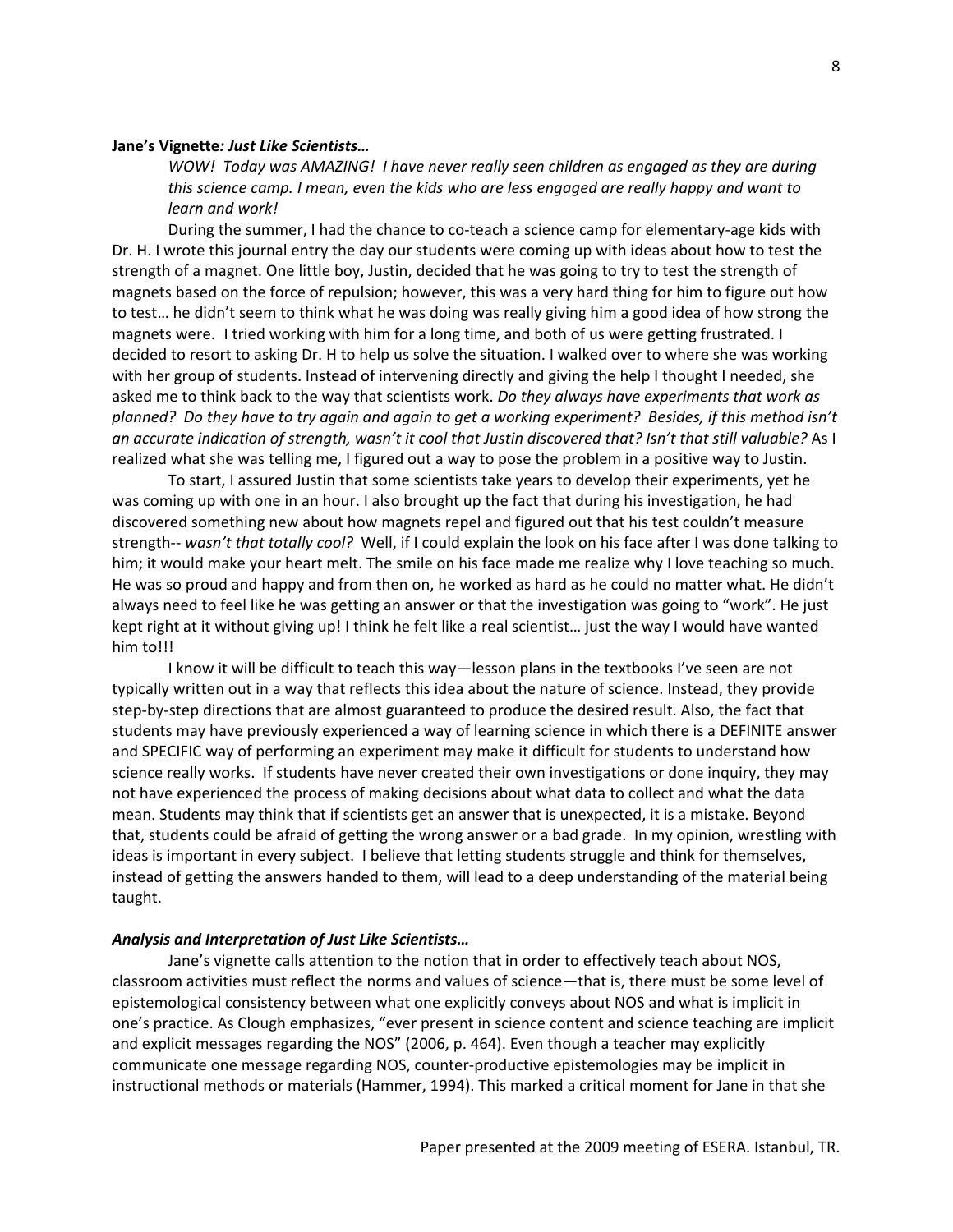persevered and was able to achieve success. Not only did she feel empowered by the experience, but she was able to empower her student and encourage his own persistence in the face of adversity.

All too often, teachers "stage manage" activities to produce the intended results. Nott and Smith (1995) emphasize that by 'rigging', 'conjuring' teachers conceal the problematic nature of inquiry from students. As Jane recognizes, this can produce misconceptions about how science is done. Had she chosen a different way to respond to Justin's dilemma, she may have reinforced the notion that there is once correct answer or one correct way to do science—in essence, undermining students' respect for evidence. In asking Jane to recall her knowledge about the way science is done, I was encouraging her to use those beliefs to guide her instruction and find consistency between her beliefs and practices.

Nonetheless, what also became clear in analyzing this vignette in relation to other data sources is that Jane initially believed this epistemological consistency was sufficient to help students understand the nature of science. As she wrote in one correspondence:

I'm not even sure I'd have to be explicit about [the nature of science]—like in summer camp, it was more of an approach or *how* we go about the activities. I don't have to point out—OK guys, now you're going to learn THIS idea about science—it's the way I introduce the activities [that would help them understand NOS]

Confronted with this dilemma, and recognizing Jane lacked knowledge of instructional strategies for teaching NOS, I decided to engage her in analyzing students' ideas about NOS as a way to provide evidence that an implicit approach was not enough to produce the results she desired.

As part of the summer program, we had asked students to answer a "question of the day" about NOS based on those in the *Views of Nature of Science: Form D* (Lederman & Khishfe, 2002). Student responses were recorded in their science journals. Over the next several weeks, we engaged in reading and interpreting students' ideas independently and then meeting to compare our interpretations. Jane later reflected on this experience:

At first I just was laughing… I thought they were "cute little answers" but now I'm thinking about what they mean and how the connect to each other—and how deep the connections are! It's already kind of changed me… working with you, and I can see how our opinions differ, and I start looking at [kids'] responses in different ways… At first, I felt like a lot of these [ideas about NOS] were things they just picked up on; the way we introduced things… I didn't feel like we

needed to be explicit. …I became much more worried about [what they thought] by the end. Through analyzing student work, Jane developed her knowledge of learners—the conditions required for learning (being explicit) as well as common student ideas about NOS, and how these may serve as barriers to learning. As we see in the next vignette, this further influenced the kind of classroom norms Jane hoped to establish.

#### *Jane's Vignette: When Experiments Don't "Work"*

I was observing my supervising teacher teach a lesson about pH in science the other day. Students were testing the pH of different samples of water (muddy, acidic, plain and salty). The samples were kept in plastic baggies, so that evaporation and condensation would occur (modeling the water cycle). Students were asked whether the condensation that formed on the inside of the baggies would have the same pH as the sample. The kids were going to do most of the investigating in small groups, but we were discussing our answers as a whole group. Before they would test each condensation bag, the students would predict what they thought would happen. Before the first test, a little girl said, "So, we know if the pH doesn't change from the water to the condensation, the experiment didn't work." I immediately recalled working with Justin the previous summer, and I couldn't hold my tongue! "Guess what guys?!" I said. "That is the coolest thing about science. Sometimes things won't work out how you expect, but even when they don't, you can find much needed evidence to answer your question. There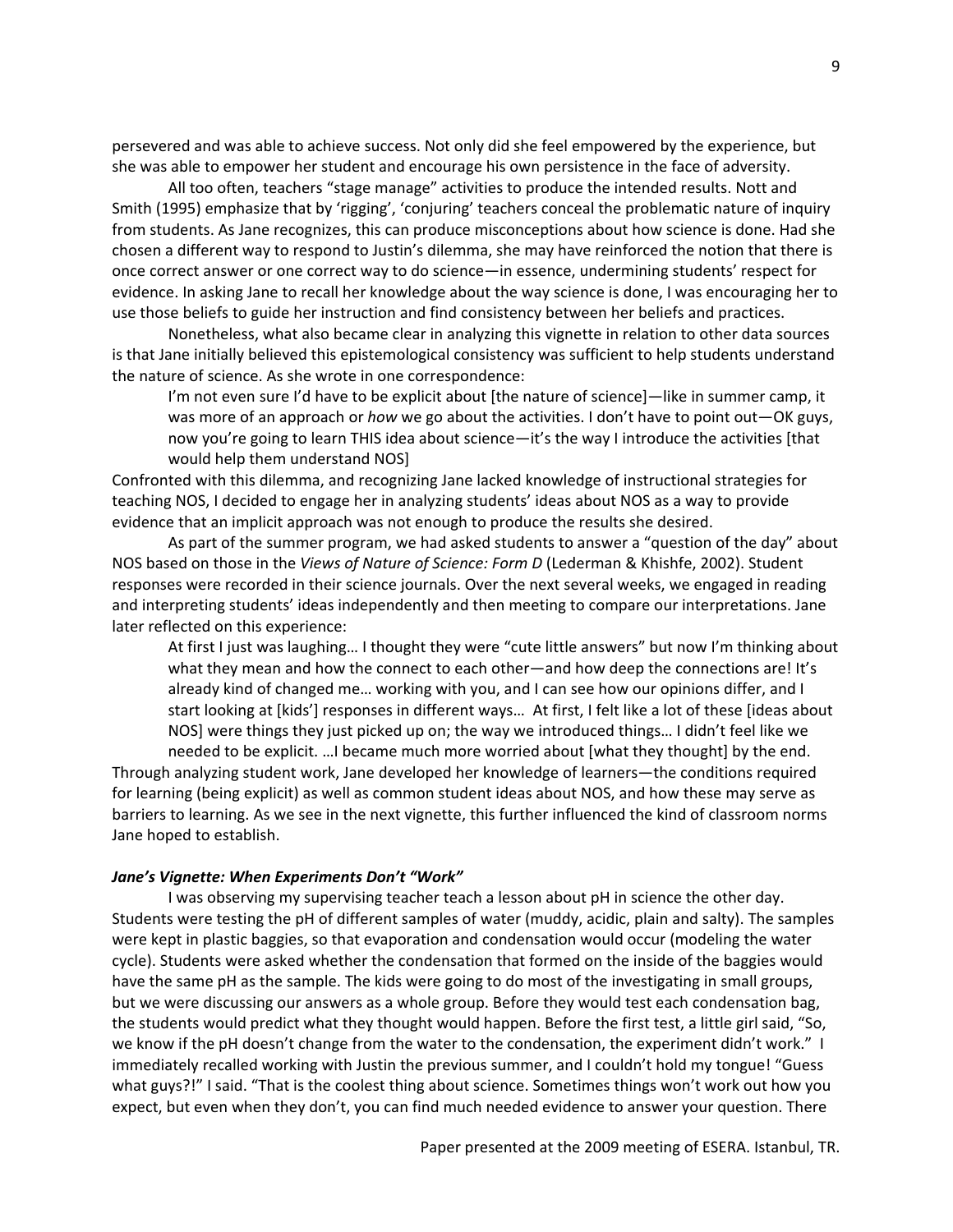is nothing that we should forget about or think "doesn't work" in science, we should use all the evidence we can!" I could see the pleasure on the kid's faces and was sure it wouldn't go away just because we didn't get the "right" answer. I felt so proud that I was able to help them see the excitement in any answer they may get in future experiments they do!

Looking back on this, I realize I want my students to understand that answers don't come easily—it's a difficult process of making sense of evidence. Evidence doesn't speak for itself; rather scientists must consider whether the evidence is sufficient to answer their question—and be open to not being able to arrive at an answer if the evidence doesn't support one. I remember how once my husband went out to do field work and none of the birds he was supposed to study showed up—instead of thinking that it didn't work, he had to think about *why* the birds didn't show up. Sometimes you just have to deal with what you get!

If we (mis)lead students to believe there is always an answer, or that one "right answer" is out there, then they're likely to 1) have misconceptions about the nature of science and 2) seek answers versus seek to make sense of evidence. Students can get discouraged if they go through a specific sequence of steps and still do not find the answer that they are looking for. However, if they are flexible with their approach of answering a question, they will be more likely to find an answer or at least other ways of approaching the question if they are not satisfied with their answer.

Many different scientists can study the same question and come up with multiple answers‐‐‐ and that is accepted in science! Much of the "right" answer comes from approaches, beliefs and different research methods. The world embraces multiple different answers because it often brings up even more important questions! Students should be comfortable and confident with anything they find even if it is different from their peers. They do have to understand, however, that they need the proper evidence to back up their claims.

### *Analysis and Interpretation of When Experiments Don't "Work"*

Jane's recognition of this 'teachable moment' was based on her knowledge of learners; that is, common difficulties students have in understanding the nature of science. As Jane and I talked about this student's comment, she connected it to similar ideas expressed by students in the summer program. As she explained:

I could pick things up easily once I knew what I was looking for… Kids think there's a right or wrong answer to their experiment. Isn't that what they're conditioned to look for in a lot of classrooms? We want them to be paying attention to all the evidence, [so we can] challenge misconceptions if they have them.

Jane viewed it as problematic that many elementary students would rely on their teacher to tell them whether or not their ideas were correct. Just as she recognized science to be nonauthoritarian, she wanted her classroom to be a place in which students would make sense of evidence to draw their own conclusions, rather than relying on her as the authority for confirmation of their "correct" answers. By modeling respect for evidence, she hoped to instill this in her students.

Though she articulates very specific things she expects her students to recognize science in this vignette, prior to this Jane had broached the subject about what she would be expected to teach about NOS. After looking over the state standards, the *National Science Education Standards* (NRC, 1996), *Benchmarks for Science Literacy , (AAAS, 1993),* and *Science for All Americans* (AAAS, 1990) she asked, "I understand there are standards, and why they are important—but why so many? Some seem to have different concepts or focus—how do you pull these apart?"

As our conversations continued, I prompted Jane to be more specific about the ideas she wanted students to learn, and how these connected to her own ideas about NOS. The list she generated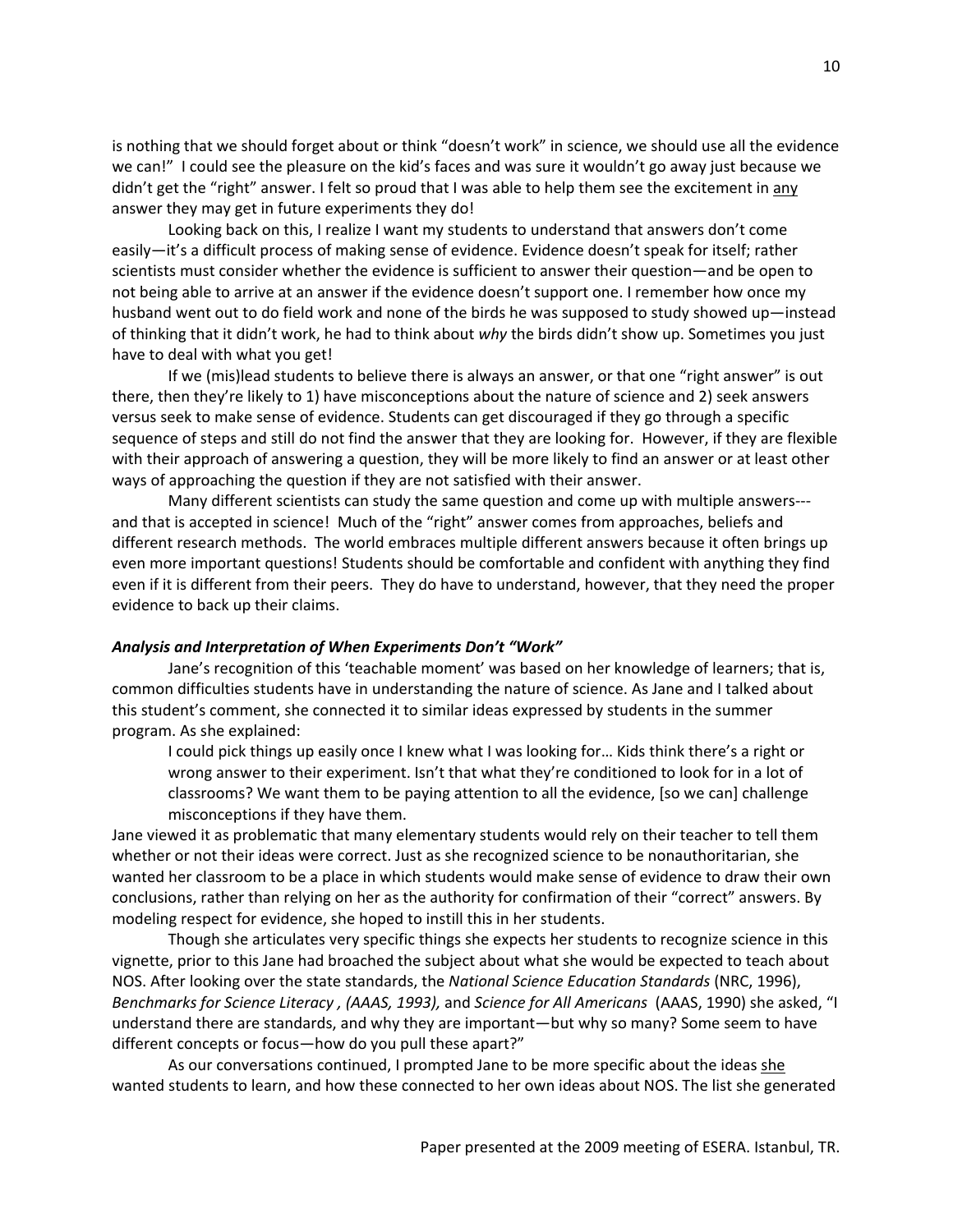reflects not only the major ideas encompassed in the reforms, but also her own subject matter knowledge and values:

- Scientific explanations are based on evidence.
- Scientists use different methods depending on the type of question raised.
- Science is accessible to everyone
- Science is ever-changing.
- Scientists use creativity.
- Science doesn't follow a linear model; there isn't one "scientific method" with steps A, B, C
- There isn't always one "right" answer in science.

As we see in the final vignette, by developing clearly defined goals for her students, Jane was able to critically evaluate the curriculum in relation to these goals.

## *Jane's Vignette: 'THE' Scientific Method?*

As I was planning for science, my supervising teacher handed me a textbook that I was supposed to use for my lesson. As I was reading the lesson through, I noticed that it instructed the teacher to get the students familiar with the "scientific method" in order to better prepare them for a plant experiment they would be taking part in. As I began to think back to my science methods course and all the aspects of science that I knew to be important, I began to realize this would contribute to misconceptions as to what science is. As I approached my host teacher with this thought and told her how surprised I was about the curriculum even mentioning the "scientific method" she asked why. As I responded, I realized just how passionate I was. I said, "Not every scientist follows the scientific method. If we tell kids there is a formula to science, it will seem less appealing, less flexible and as a whole‐‐ a lot more boring. However, if we are able to show students the flexibility, excitement and non-linear approach that many scientists have within their work, then we will better be able to capture their interest, encouraging them to *want* to learn more about science." I knew from then on, no matter what the curriculum threw in my face, I would take the "non-linear" approach and teach science how I felt comfortable teaching it… and what I knew in my heart was best for my students!

Science is much more than variables, test tubes, or equations. It is coming up with a question and being able to find the tools and ways to go about getting an answer to that question. One could go about answering the question by experimenting, but there is also observation, collecting specimens, etc. Students should learn that science is flexible and not mapped out for them. They will then have a better appreciation and interest in science and perhaps pursue it later in life. I believe that showing students there are sometimes multiple ways of going about obtaining an answer will be a powerful tool for the future. If I am able to lead them to believe that there is not one way that I expect them to go about answering a question, they will have more faith and confidence in their answers because they were the ones that came up with them.

Students should understand that everyone does science in their own way as well as follow different steps to get to a particular answer. I want the students to learn that there is not a specific sequence of steps they need to go through all the time… although it is important that they realize that they need enough evidence to support an idea (and sometimes they may have to go through a specific sequence of events to figure out that answer—it is just not likely that it will be the same one for every question). You can't teach this idea if you teach "cookbook" science in which students simply follow directions or procedures rather than being challenged to come up with their own questions, ideas, and methods. Who wants to be told the "right" way of answering a question when you are able and free to do it any way you please???!!! Students should be allowed to see that real scientists don't follow a rule or procedure, but are encouraged to use creativity to come up with their own ways of investigating.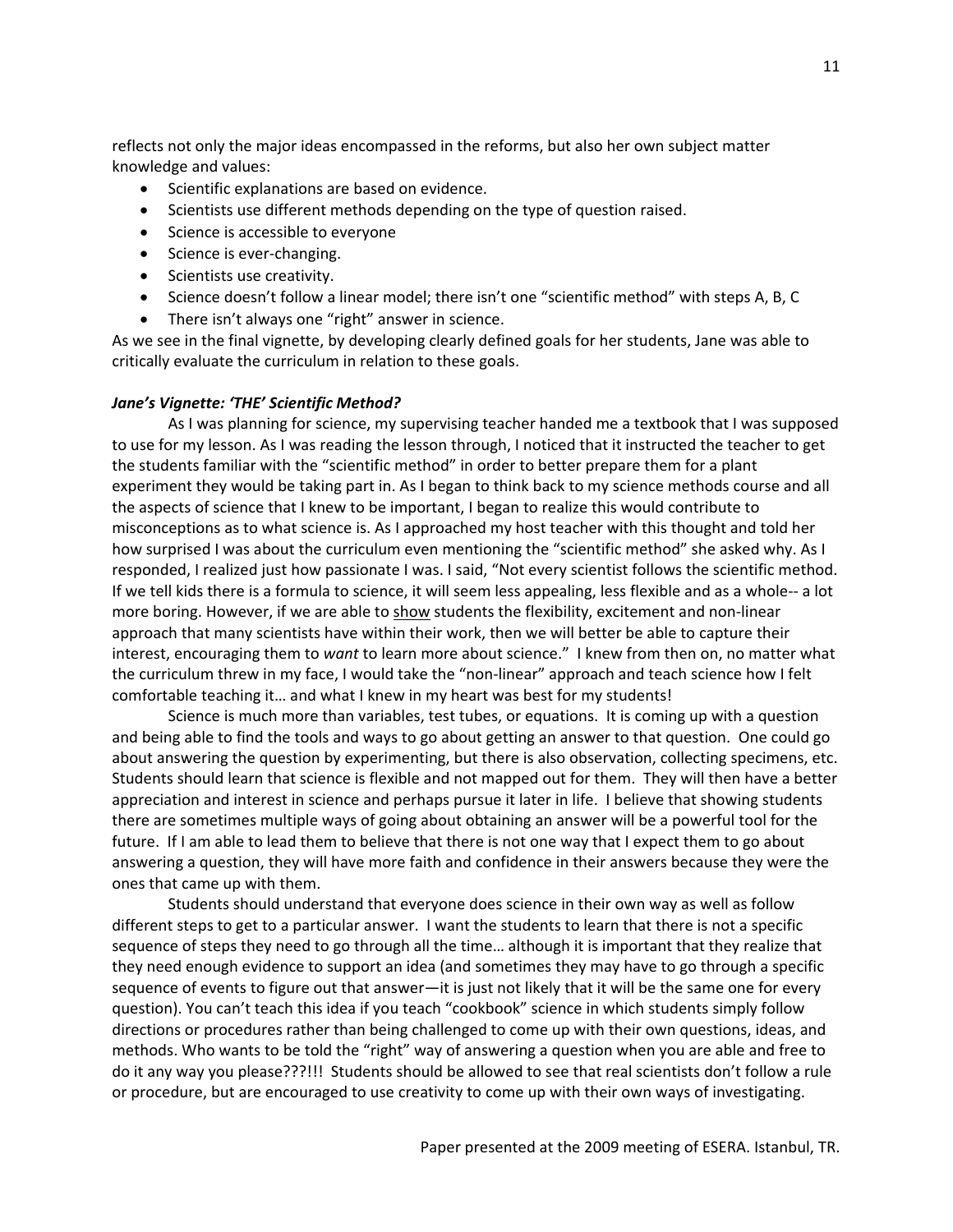### *Analysis and Interpretation of 'THE' Scientific Method?*

Jane's commitment to social justice still figures prominently in this vignette; however, encouraging students' pursuit of science as a career is less foregrounded. This reflects recognition that science is important to learn whether one wants to be a scientist or not. She ties this to immediate goals she has for students (building confidence in one's abilities as a learner) as well as more long term goals (developing an appreciation for science).

In the previous vignette, Jane referred to her unfamiliarity with curricula that emphasize NOS. Despite her self‐professed lack of curricular knowledge, she was nonetheless able to critically evaluate the instructional materials she was provided in terms of her goals for science teaching. Her commitment to epistemological consistently is deepened at this point, as she resolved to rely on her own PCK, rather than follow the textbook. She is guided in this by her belief about learners, and awareness of potential misconceptions that could form as a result of using particular instructional strategies or curriculum materials. By adapting the curriculum materials, she believed she could better support student learning about NOS, as well as encourage their interest in science.

A number of factors have been shown to mediate and constrain the translation of teachers' views into their practice. These include pressure to cover content, classroom management or organizational issues, concerns for students' abilities and/or motivation, institutional constraints, teaching experience, lack of confidence in one's own understandings of NOS, and lack of resources and experiences for assessing NOS understandings (Abd‐El‐Khalick, Bell, & Lederman, 1998; Abd‐El‐Khalick & Lederman, 2000). This particular episode illustrates that teaching NOS can be an act of "rebellion" when the mandated curriculum doesn't effectively support NOS instruction. Jane's decision could have put her at odds with her host teacher; however the rationale she provided was enough to convince her host teacher to allow her to adapt the lesson. New teachers aren't always this fortunate to have this kind of support. Rather than implementing reform-based practices learned in their teacher education programs, new teachers often "adopt ways of thinking and acting that [place] them in harmony with the existing occupational culture" (Schempp, et al., 1993, p.448). In this way, Feiman‐Nemser argues, teacher education programs represent only a "weak intervention compared to the influence of teachers' own schooling and their on-the-job experience" (2001, p. 1014).

Jane recognizes the differences between the context of teaching at the elementary school and the context of her teacher education program. Despite her growing confidence, she questions whether she is truly capable of teaching NOS. As she explained in our final interview:

…you have to have a lot of will power—I mean, what's going to keep me from reverting to the way I was taught science? That would be so comfortable! I wonder, *Do I feel passionate enough?* Isn't that what it all boils down to? *Am I going to have the motivation, organization, and passion to actually teach in this way?* …because that's not what you're used to, that's not the model you had. I only had you for one semester—I had all those other teachers for 13 years.

Her comments make the importance of mentoring more evident in helping her through the transition from teacher preparation and the induction years of teaching.

#### **Learning through Mentoring: Teaching Prospective Teachers to Teach NOS**

Just as Jane she developed her PCK for NOS, through mentoring her I simultaneously developed my understanding of how to support prospective teachers in developing PCK for NOS. Specifically, I was able to evaluate my teaching practices in the elementary science methods course in terms of how well they prepared Jane for teaching NOS. At times I found reflection uncomfortable, in that I realized there were instances in which I had failed to draw upon my existing knowledge, but had I done so I could have more effectively addressed Jane's areas of difficulty. As Whitehead (1993; cited in Loughran, 2005) stresses, however, the value of self study lies in helping to resolve such "living contradictions" between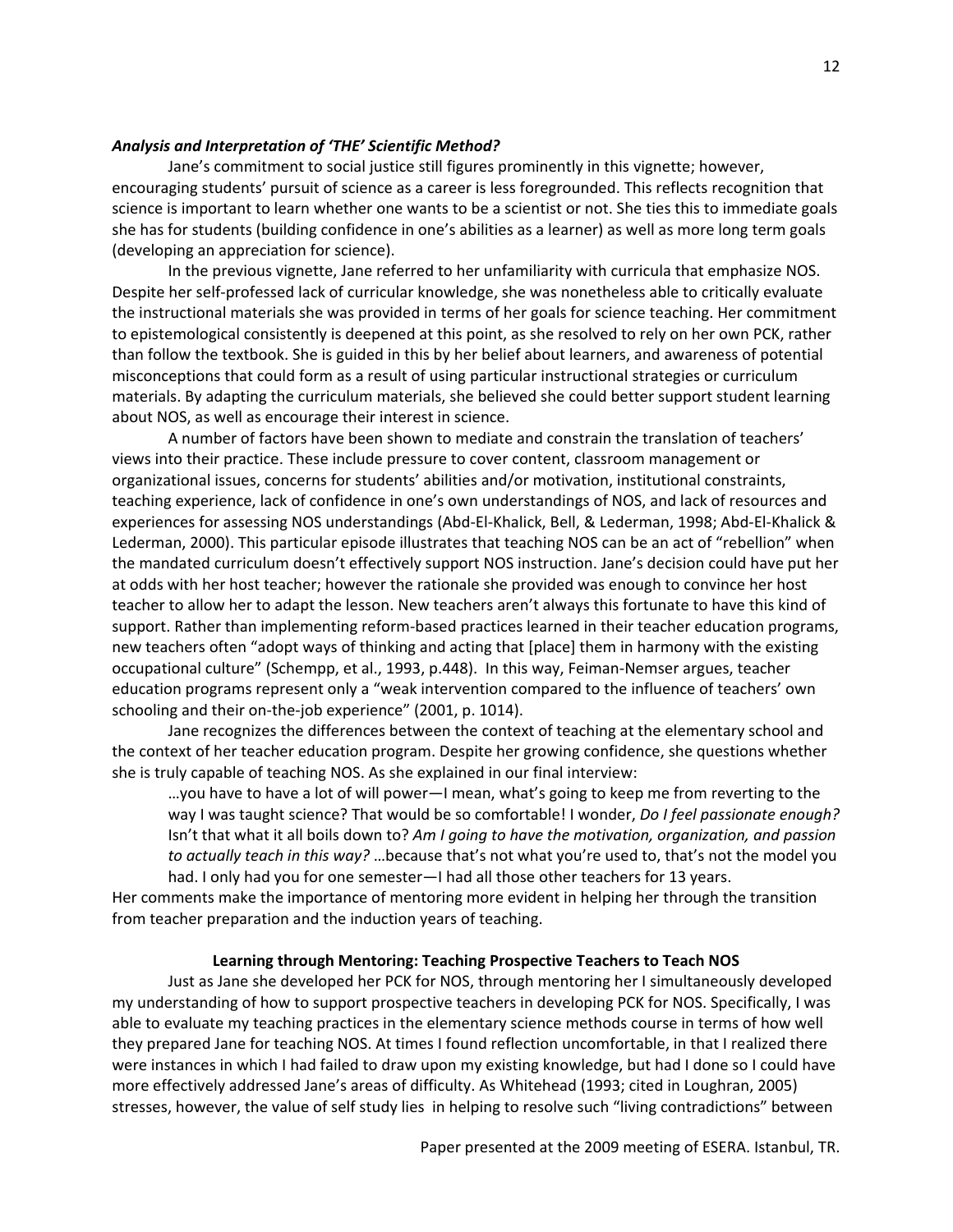one's beliefs and practice. Below, I share assertions about helping prospective teachers learn to teach NOS, and describe how the mentoring experience led to these insights. As emphasized by Loughran (2005), the making of assertions from one's self‐study is intended to capture some of the fundamental aspects of teaching in ways that are identifiable and usable by others.

## *A strong rationale for teaching NOS can enable one to overcome potential barriers to NOS instruction.*

My experience mentoring Jane prompted me reflect on my own rationale for teaching NOS, which I found aligns very much with hers. Though I had always been 'successful' in science, I never had a true passion to pursue it. Though it sounds absurd to me now, I once had the idea that everything in science had already been discovered, and could be found in textbooks. I believed that my job as a learner was simply to memorize other people's knowledge. When I became an elementary teacher, things shifted—I realized science was not what I *thought* it was, but rather what I *taught* it was. I found myself becoming more and more passionate about and interested in science as I tried to improve my own knowledge and teaching of science. I felt I was actually *learning science* for the first time by teaching it. At that point, my resolve became firm—I didn't want my own students to walk away with the image of science I had formed in my own schooling. Even though the six other teachers on my grade level team rarely engaged their students in science—sometimes fitting in a lesson so that they could justify assigning report card grades for science, I continued to make science an integral part of my instruction—I believed students *deserved* the opportunity to have science portrayed in a way that helped them understand its importance and relevance to their own lives, and that invited them to critically evaluate information in a scientific way.

This rationale remains the core of my practice today—in that many of the prospective elementary teachers with whom I work are indifferent, at best, toward science. By helping them understand the nature of science, I am inviting them to view science in a new way. I am reminded that Lederman emphasized that teacher educators should focus on "promoting internalization of the view that the nature of science is an important instructional objective that should be considered during the development and implementation of every instructional unit, lesson, and activity" (1999, p. 927). Not only understanding that NOS is an important objective, but formulating a rationale for *why* NOS is important for students to learn is essential. Though the fact that Jane was able to do so is encouraging; however, it also raises the question as to whether her classmates were able to do so as well. *Did I make* my own rationale explicit to my students? How did I assist students in forming their own rationales for *teaching NOS?* Through my mentoring, I realized that though I understood the importance of my own rationale, I had overlooked the importance of my students forming a rationale of their own.

# *The ultimate evidence for effectiveness of one's NOS instruction is the impact on students' ideas about NOS.*

By guiding Jane through analyzing students' responses to questions about NOS, I developed a deeper awareness of the importance of focusing not only on developing prospective teachers' understanding of NOS, but also on helping them develop an understanding and awareness of students' ideas about NOS. Indeed, I had emphasized this point in relation to a research study I conducted in which undergraduate teaching assistants were learning to teach NOS (Hanuscin, Akerson & Phillipson-Mower, 2006). In this study, I found engaging in discussion of their students' ideas about NOS prompted not only clarification of their own views about NOS, but also their comfort in discoursing about NOS in their laboratory sessions. In reflection, I realized that in my methods course I wasn't engaging students in examining students' ideas about science, but rather had (without conscious intent) limited the focus of my course to their own ideas about science.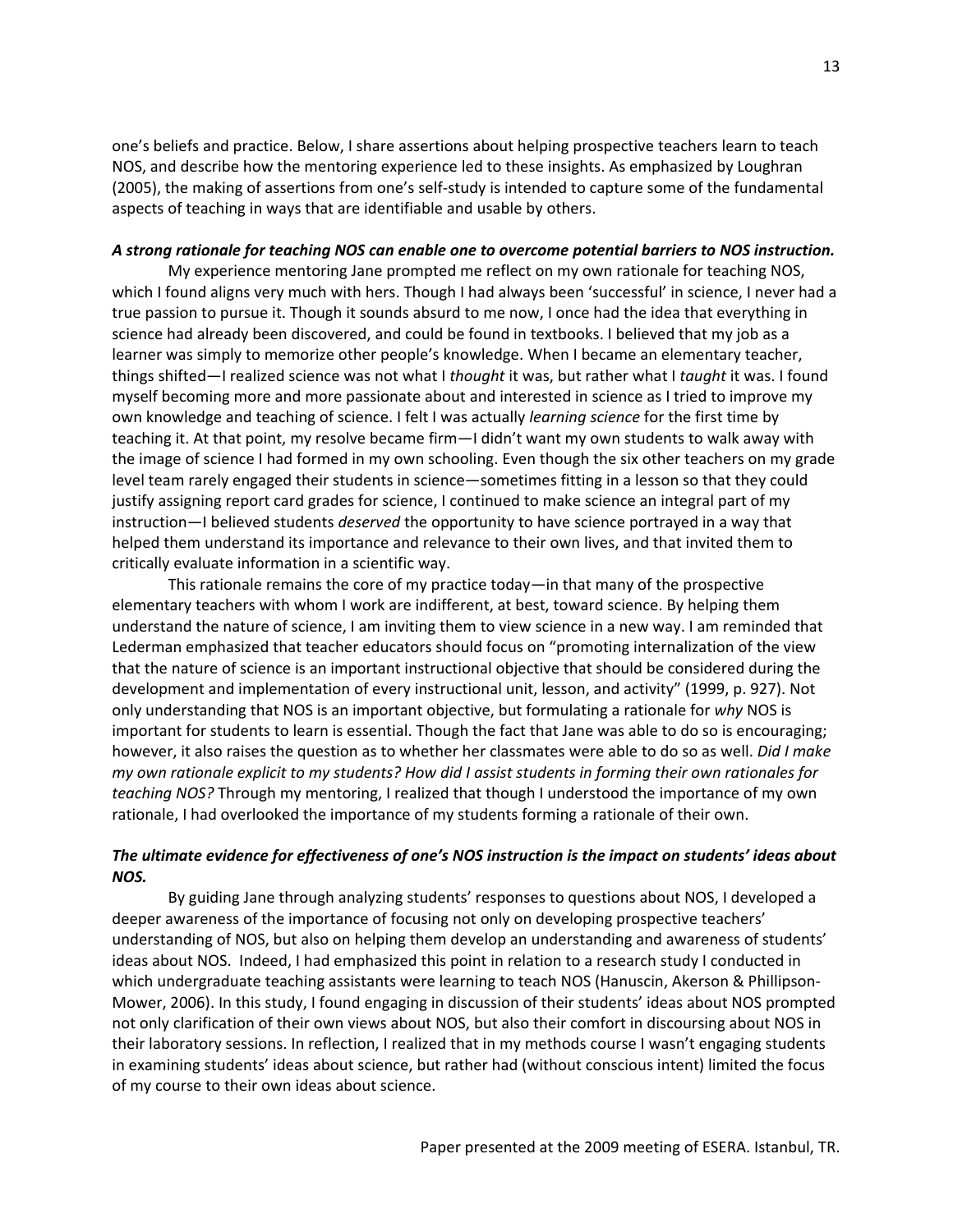As a wise (and somewhat blunt) mentor once told me, "If you'd quit focusing on *yourself* and what *you're* doing, and instead start focusing on your *students* and what *they're* doing, you'd be a much better teacher!!!" Teachers can easily focus on their teaching and lose sight of student learning; that is, the act of teaching itself is viewed as what the teacher is doing, versus a negotiation and interaction between teacher and student. Indeed, by better understanding how my instruction impacted student understanding, I became more responsive in my teaching and more aware of how to adjust my instructional strategies to support student understanding. Working with Jane reminded me that prospective teachers must also make this shift from concern for self to concern for learners.

Originally, Jane did not believe she must be explicit about NOS. Only through analyzing students' ideas from the summer program, and identifying ways in which students' misconceptions had persisted, had she realized a need to make her discourse about NOS more explicit. Though we can present explicitand‐reflective instructional strategies to teachers and emphasize that these are effective methods, as Jane put it, "Ultimately, the kids' ideas are the proof".

### **Discussion and Implications**

The method of self‐study allowed both mentor and mentee to deepen their PCK in relation to NOS. Jane's identification of critical incidents enabled her to make explicit this often tacit knowledge for teaching, which allowed her mentor to reflect upon and critique her own practices for supporting Jane's development of PCK for NOS. Below, using Magnusson et al.'s model, we discuss Jane's experiences and the salient features of her PCK, as well as the interplay between components.

## **Orientations**

Volkmann and Zagagcz (2004) suggest that a teacher's fundamental beliefs about the nature of science support certain orientations, and unless their beliefs about the nature of science are challenged, their orientations are likely to remain unchanged. Furthermore, teachers' ideas about the nature of science can serve as a barrier for developing orientations toward science teaching that are consistent with reform-based practices, such as inquiry. In this particular case, Jane's social justice orientation was compatible with her goals for teaching about the nature of science, and shaped her practices in meaningful ways.

Orientations play a role in guiding teachers' decision‐making, and therefore to a large extent will influence classroom norms, instructional strategies, and methods of evaluation (Magnusson, Krajcik, and Borko, 1999). For the prospective teacher, his or her incoming orientations similarly serve as a filter allowing them to embrace some material presented in the methods course, while contributing to their reluctance/resistance to embrace others. The orientations that methods students hold upon entry into their elementary science methods course may not be compatible with teaching NOS. Greater awareness of prospective teachers' orientations can inform efforts to help them develop PCK for NOS.

#### **Knowledge of Instructional Strategies**

Magnusson et al. distinguish between subject‐specific strategies, which are more general approaches for teaching science, and topic‐specific strategies, which include both representations and activities to help students comprehend specific ideas and concepts. For Jane, both of these were important in enabling her to teach NOS. For example, inquiry provided a context in which Jane could find epistemological consistency between her beliefs and practices, and through which she could use topic‐specific strategies such as explicit‐and‐reflective instruction about NOS.

For prospective teachers, developing a repertoire of strategies, approaches, and activities is one of the central tasks of learning to teach (Feiman‐Nemser, 2001). Methods students may be unfamiliar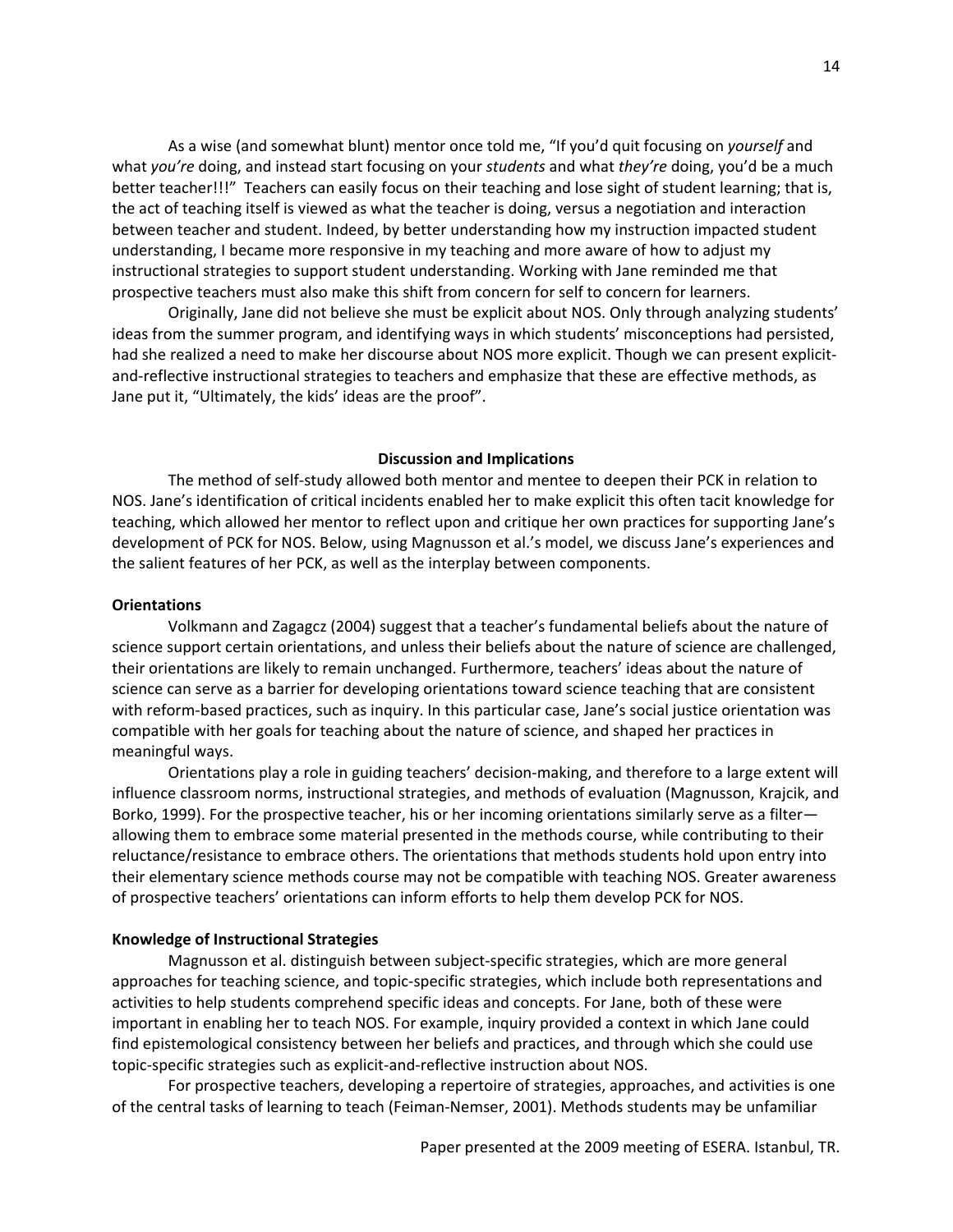with instructional strategies such as inquiry, conceptual change teaching, and the learning cycle. Furthermore, they may not easily adapt to these strategies, either due to their own unfamiliarity and lack of models of these types of instruction, or a perception that such strategies are not well-supported in schools. The latter may be reinforced by their field experiences and student teaching.

Jane's experience is exceptional, in that she was afforded the unique opportunity to participate in inquiry‐based instruction during the summer program for students. By experiencing inquiry‐in‐action, she viewed this method as feasible and achievable. The same may not be true for other prospective teachers, who have not experienced inquiry as learners, nor viewed inquiry being taught in schools. If the school culture does not effectively support NOS, that is, the instructional strategies in use do not provide a context consistent with NOS, it can be especially challenging for prospective teachers to enact NOS instruction. In essence, asking prospective teachers to teach NOS may be asking them to 'rebel' against the prevailing norms and practices within the school in which they are placed.

#### **Knowledge of Learners**

In Magnusson et al.'s model for PCK, knowledge of learners consists of two categories of knowledge; that of requirements for learning and that of areas of student difficulty. As Abell (2007) points out, while research has shown that teachers, overall, lack knowledge of students science conceptions, this knowledge improves with teaching experience. Jane's experiences teaching science both in the summer program and her year-long student teaching supports this. As Jane's knowledge of learners grew, she became more conscious of the importance of establishing a classroom environment that reflected the norms and practices of science. Furthermore, she became more attune to interpreting students' comments in light of their implications for NOS.

It is typically assumed that, in comparison to expert teachers, new teachers will be less aware of alternative conceptions (or "misconceptions") students are likely to hold about a topic, as well as specific difficulties they may have with learning particular content. However, when it comes to NOS, this assumption may prove false, particularly given the large body of research that shows teachers typically lack understanding of NOS themselves. In Jane's case, she appeared more the expert than her cooperating teacher when it came to NOS. This point reinforces the importance of focusing on developing prospective teachers' knowledge of learners in relation to NOS within the methods course, as students are not likely to be supported by their mentor teachers in developing this knowledge during their field experiences and student teaching.

## **Knowledge of Curriculum**

Knowledge of curriculum refers to both the goals and objectives for learning, as well as actual curricular materials to support students in meeting these goals and objectives. Though Jane was able to clarify her understanding of reform documents and the ideas about NOS that were important to understand, she remained concerned that none of the curricular materials she knew of addressed these goals in meaningful ways. Schwartz and Lederman, argued "...simply providing teachers with a packet of activities will not suffice to enhance their PCK for NOS. Meaningful professional development should empower teachers to develop and revise existing materials rather than simply to use the results of others' work" (2002, p. 231). Jane was able to respond to discrepancies between her goals and the textbook materials; however as a new teacher, it is likely that this would be a time-consuming and difficult process if no appropriate materials were available. Appleton (2006) described elementary teachers' desire for ready‐to‐implement "activities that work" and suggests that, indeed, these may play an important role in the development of elementary teachers' PCK for teaching science. It seems likely that exemplar NOS lessons and activities might provide a scaffold for Jane in developing her PCK. Nonetheless, there are currently few examples of curriculum materials that effectively address NOS at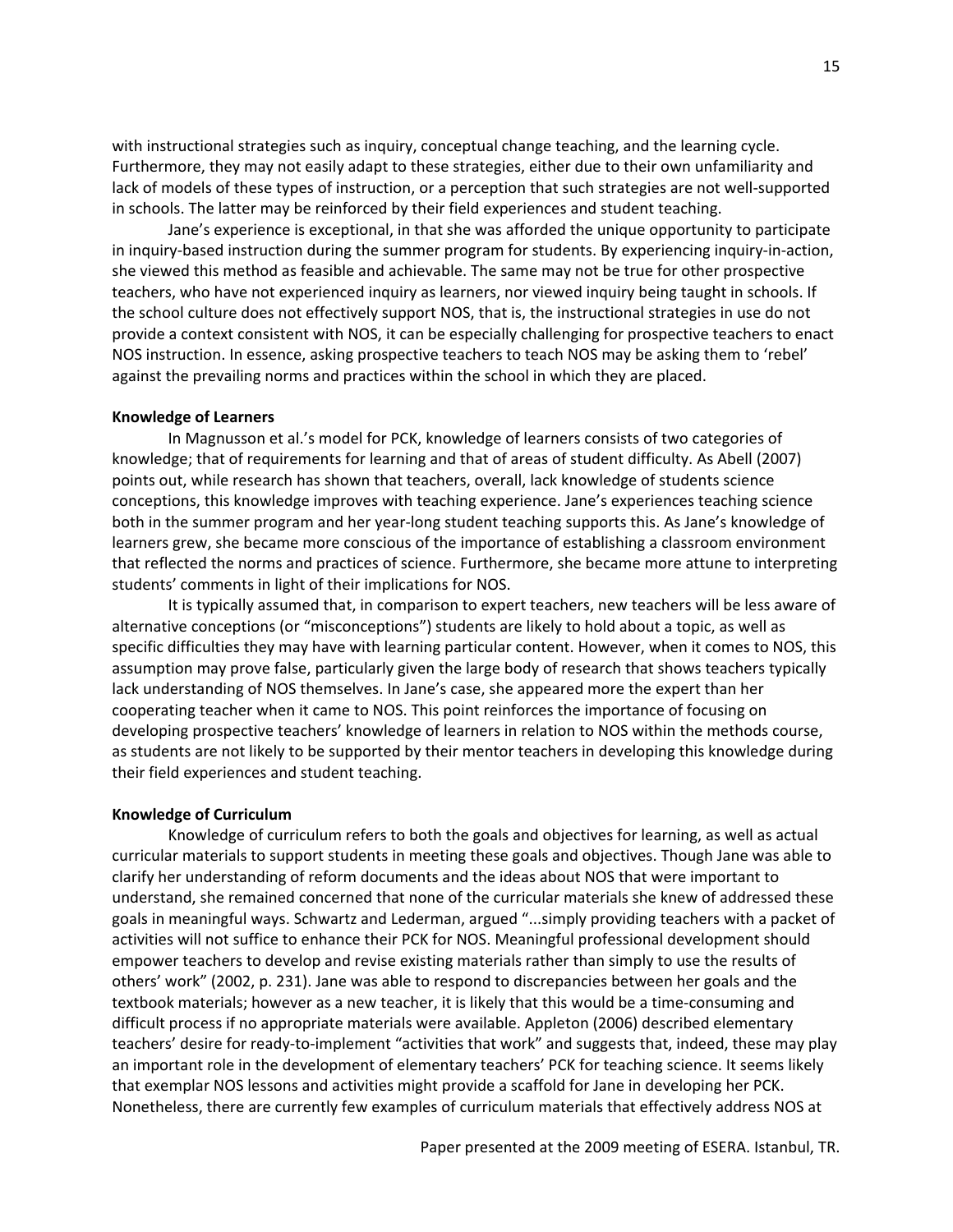the elementary level, further underscoring a need for educative curriculum materials that can support teachers in developing PCK for NOS (Hanuscin et al., 2008).

## **Knowledge of Assessment**

Like her knowledge of curriculum, Jane's knowledge of assessment proved to be less developed than other components of her PCK. While she was guided in analyzing student ideas through assessments planned as part of the summer science program, she did not assess students' ideas about NOS in formal ways. A review of the current literature on teaching NOS shows this is not atypical; while there has been much debate among science educators as to the best way to assess understanding of NOS for research purposes, teachers' classroom‐based strategies for assessing their students' understanding of NOS has received little, if any, attention in the literature. Indeed, what little information does exist reveals that teachers primarily rely on more informal forms of assessment, such as listening to students' ideas during discussion, to get a sense of what their students are learning about NOS (Bartholomew, Osborne, & Ratcliffe, 2004; Hanuscin, Lee, & Akerson, 2008; Schwartz & Lederman, 2002).

The journal reflections utilized in the summer program were effective in providing Jane with some sense of her students' ideas about NOS, which in turn helped her utilize class discussions to diagnose students' misconceptions about NOS during student teaching. However, if, as Jane emphasizes, the "ultimate proof" of the effectiveness of her instruction is her students' ideas, without sufficient knowledge of assessment, it is likely she would be unable to garner the evidence necessary to evaluate the effectiveness of her instruction. By clarifying her teaching goals for NOS and articulating the ideas she wanted students to learn, she developed her understanding of *what to assess*, but still lacked knowledge of *how* to assess those ideas.

Though there is a general lack of studies on future and beginning teachers' knowledge of assessment, in my experience I find this to be one of the weakest areas of knowledge for methods students. They may lack knowledge of what knowledge and skills are important to assess, and focus instead on criteria such as neatness, completion, or effort to assign grades to student work products. Many will have limited knowledge of assessment strategies, and associate assessment with tests and quizzes, viewing assessment as solely summative in nature. Jane's case highlights the importance of considering prospective teachers' knowledge of assessment with regard to NOS, in particular.

## **The Interplay between Components of PCK and Knowledge Transformation**

Our findings align with prior research by Magnusson et al. (1999) that suggests the development of teachers' PCK may be uneven, in that changes in knowledge of one component (e.g., knowledge of instructional strategies) may not be accompanied by changes in other components (e.g., knowledge of assessment). For example, while Jane developed knowledge of instructional strategies in her methods course, she did not develop her knowledge of learners. As attested to by Magnusson et al. (1999), such lack of coherence between different components can be problematic in enacting PCK. We see this exemplified in Jane's failure to implement explicit‐and‐reflective strategies, because she did not see these as necessary for students to learn NOS. Only by developing her knowledge of learners and the requirements for learning, did she do so.

Though the mentor‐mentee relationship helped strengthen Jane's knowledge of learners, she still had underdeveloped knowledge of curriculum and knowledge of assessment. This finding lends support to the assertion that teacher knowledge builds from more generalized pedagogical knowledge and isolated bits of PCK, and moves toward PCK that is more integrative and transformative (Friedrichsen et al., 2007; Wang & Volkmann, 2007). The complexities of teaching NOS became much more obvious to Jane as she became more aware of the students' ideas. Her knowledge of learners'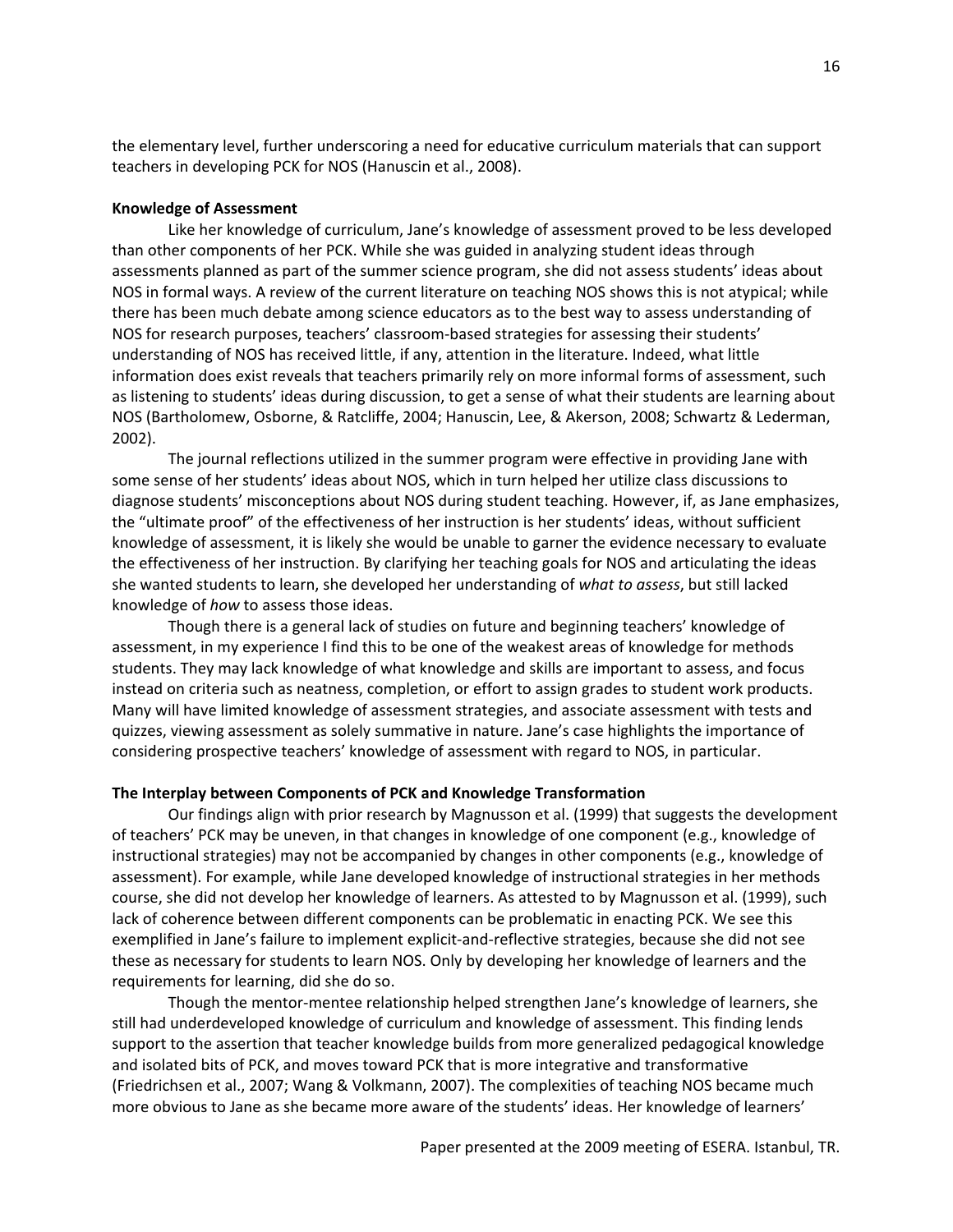ideas about NOS transformed the way she viewed curriculum (e.g., as perpetuating students' misconceptions about NOS) as well as the context in which learning occurs (i.e., how students may be 'conditioned' to look for right answers versus exhibit respect for evidence). Jane's experience illustrates how coherence among various components can lead to more meaningful transformations of one's knowledge.

As Magnusson et al. emphasize, the value in PCK as a framework lies in its usefulness to guide both future research and program development.

Ideally, for a science teacher education program to be comprehensive and coherent, all of these areas should be addressed. However, we recognize the difficulty of that undertaking, and we do not suggest that programs which focus on only a subset of the components cannot be successful. Instead, we caution that teacher educators should be aware of the possibility that teachers may not have requisite knowledge of components not addressed by the program that would help them effectively use the knowledge they develop from the program (1999, p. 126).

As we saw in Jane's case, her knowledge of learners proved requisite to implementing her knowledge of instructional strategies in appropriate ways. Along these lines, one implication of our findings is that in addition to focusing on *instructional strategies,* teacher education programs should help prospective teachers develop the complementary *knowledge of assessment* to enable them to assess the impact of their instruction and gain a greater awareness of students' ideas.

Teachers' ability to assess their students' views of NOS can arguably limit the degree to which they can evaluate their own effectiveness. Without this source of feedback, it would be unlikely that they would be able to make continued improvement in their abilities to teach NOS, as well as their ability to identify and address the specific views and difficulties of their students. The current body of research focused on teachers' ability to teach NOS (e.g., Abd‐El‐Khalick & Lederman, 1998; Bartholomew, Osborne, & Ratcliffe, 2004; Lederman, Abd‐El‐Khalick, Bell, & Schwartz, 2001) has paid little attention to this aspect of PCK. Indeed, like Jane, teachers often believe they are teaching NOS but are not doing so explicitly (e.g., Schwartz & Lederman, 2002). It stands to reason that well‐designed assessments could provide teachers with evidence that can problematize this assumption, and inform their subsequent actions. Further research is needed to test this assumption and more clearly examine the interplay between various components of teachers' PCK for NOS.

Furthermore, we argue that the PCK framework may lead to a richer understanding of why teachers may fail to enact particular practices. For example, Abd‐El‐Khalick & Lederman (1998) examined classroom assessment as component of preservice secondary teachers' NOS practices, but reported that teachers did not formally assess NOS. Participants' failure to assess their students' ideas about NOS was considered a "discrepancy between [their practices and] stated belief in the importance of teaching NOS" (Abd‐El‐Khalick, Bell, & Lederman, 1998, p.427). What led to this discrepancy? When viewed from a PCK perspective, we are encouraged to consider whether or not these prospective teachers possessed the necessary knowledge of what to assess in relation to NOS and how to assess it.

It is assumed that PCK usually develops over an extended period of time teaching a topic; nonetheless, our research suggests that studies focused on preservice teachers' PCK are of value in terms of better understanding the *process* through which PCK develops. Understanding the interplay between various components of PCK, and specifically whether some serve as requisite to developing other components of PCK can support teacher educators in designing instruction to better foster teachers' PCK.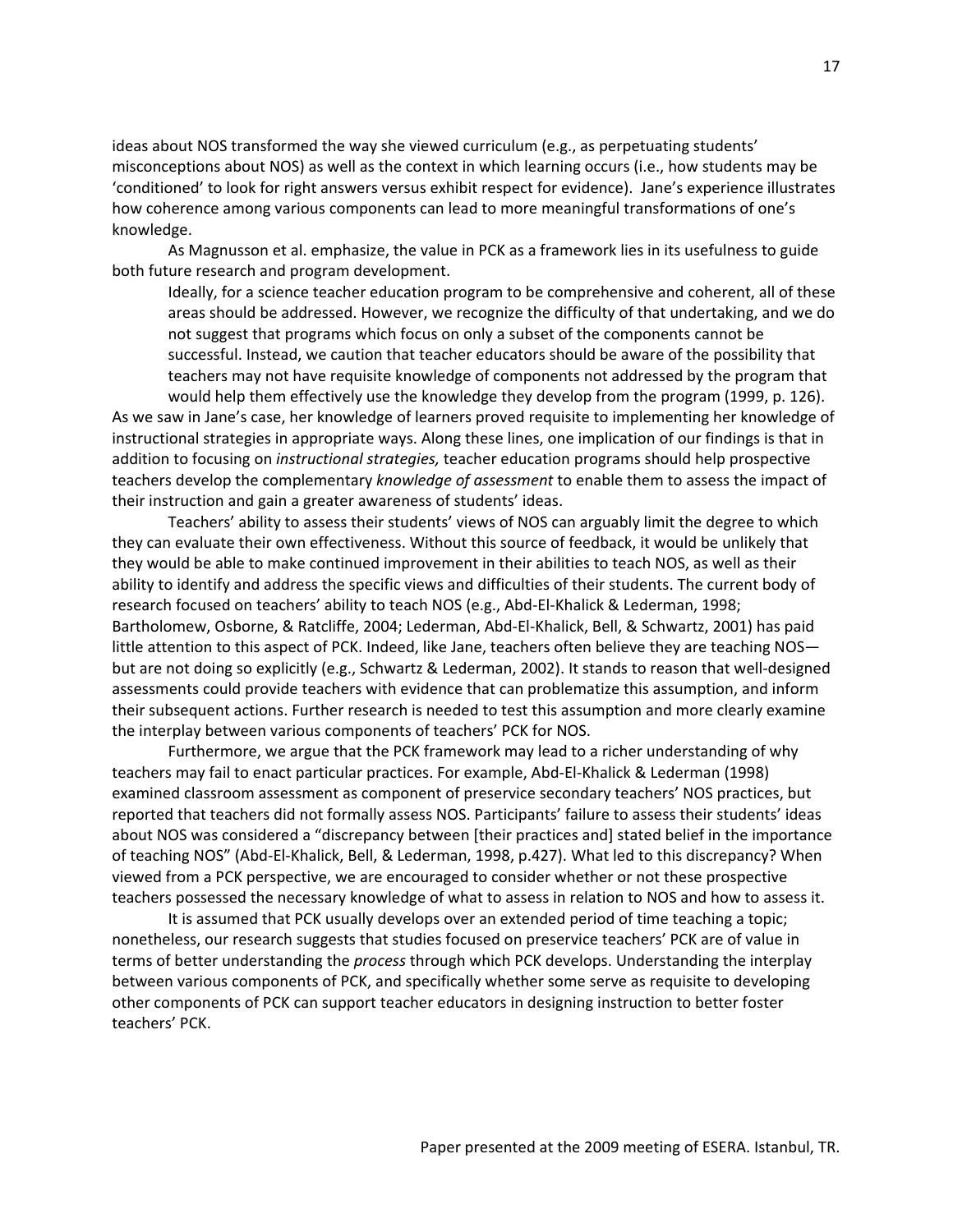### **References**

AAAS. (1990). *Science for all Americans*. New York: Oxford University Press.

AAAS. (1993). *Benchmarks for science literacy: A project 2061 report*. New York: Oxford University Press.

Abd‐El‐Khalick, F. (2001). Embedding nature of science instruction in preservice elementary science courses: Abandoning scientism, but... *Journal of Science Teacher Education, 12*(3), 215‐233.

Abd‐El‐Khalick, F., Bell, R. L., & Lederman, N. G. (1998). The nature of science and instructional practice: Making the unnatural natural. *Science Education, 32*(4), 417‐436.

Abd‐El‐Khalick, F., & Lederman, N. G. (2000). Improving science teachers' conceptions of nature of science: A critical review of the literature. *International Journal of Science Education, 22*(7), 665‐ 701.

Abell, S. K. (2007). Research on science teacher knowledge. In S. K. Abell & N. G. Lederman (Eds.), *Handbook of research on science education* (pp. 1105‐1149). Mahwah, NJ: Lawrence Erlbaum.

Abell, S. K. (2008). Twenty years later: Does pedagogical content knowledge remain a useful idea? *International Journal of Science Education, 30*(10), 1405‐1416.

Akerson, V. L., & Abd‐El‐Khalick, F. (2003). Teaching elements of nature of science: A yearlong case study of a fourth‐grade teacher. *Journal of Research in Science Teaching, 40*(10), 1025‐1049.

Akerson, V. L., Abd‐El‐Khalick, F., & Lederman, N. G. (2000). Influence of a reflective explicit activity‐ based approach on elementary teachers' conceptions of nature of science. *Journal of Research in Science Teaching, 37*(4), 295‐317.

Akerson, V. L., & Volrich, M. (2006). Teaching nature of science explicitly in a first-grade internship setting. *Journal of Research in Science Teaching, 43*(4), 377‐394.

Angelides, P. (2001). The development of an efficient technique for collecting and analyzing qualitative data: The analysis of critical incidents. *Qualitative Studies in Education, 14*(3), 429‐442.

Appleton, K. (2006). Science pedagogical content knowledge and elementary school teachers. In K. Appleton (Ed.), *Elementary science teacher education: International perspectives on contemporary issues and practice* (pp. 31‐54). Mahwah, NJ: Lawrence Erlbaum Associates.

Clough, M. (2006). Learners' responses to the demands of conceptual change: Considerations for effective nature of science instruction. *Science Education, 15*, 463‐494.

Dinkelman, T. (2003). Self‐study in teacher education: A means and ends tool for promoting reflective teaching. *Journal of Teacher Education, 54*(1), 6‐18.

Driver, R., Leach, J., Millar, R., & Scott, P. (1996). *Young people's images of science*. Buckingham: Open University Press.

Duschl, R. (1994). Research on the history and philosophy of science. In D. Gabel (Ed.), *Handbook of research on science teaching and learning: A project of the national Science Teachers Association* (pp. PAGES!). New York: Simon & Schuster.

Friedrichsen, P., Lankford, D., Brown, P., Pareja, E., Volkmann, M. J., & Abell, S. K. (2007). *The PCK of future science teachers in an alternative certification program.* Paper presented at the National Association for Research on Science Teaching, New Orleans, LA.

Gess‐Newsome, J. (2002). The use and impact of explicit instruction about the nature of science and science inquiry in an elementary science methods course. *Science & Education, 11*(1), 55‐67.

Gess‐Newsome, J., & Lederman, N. G. (1999). *Examining pedagogical content knowledge: The construct and its implications for science education*. Boston, MA: Kluwer.

Grossman, P. L. (1990). *The making of a teacher: Teacher knowledge and teacher education*. New York: Teachers College Press.

Hammer, D. (1994). Epistemological beliefs in introductory physics. *Cognition and Instruction, 12*(2), 151‐183.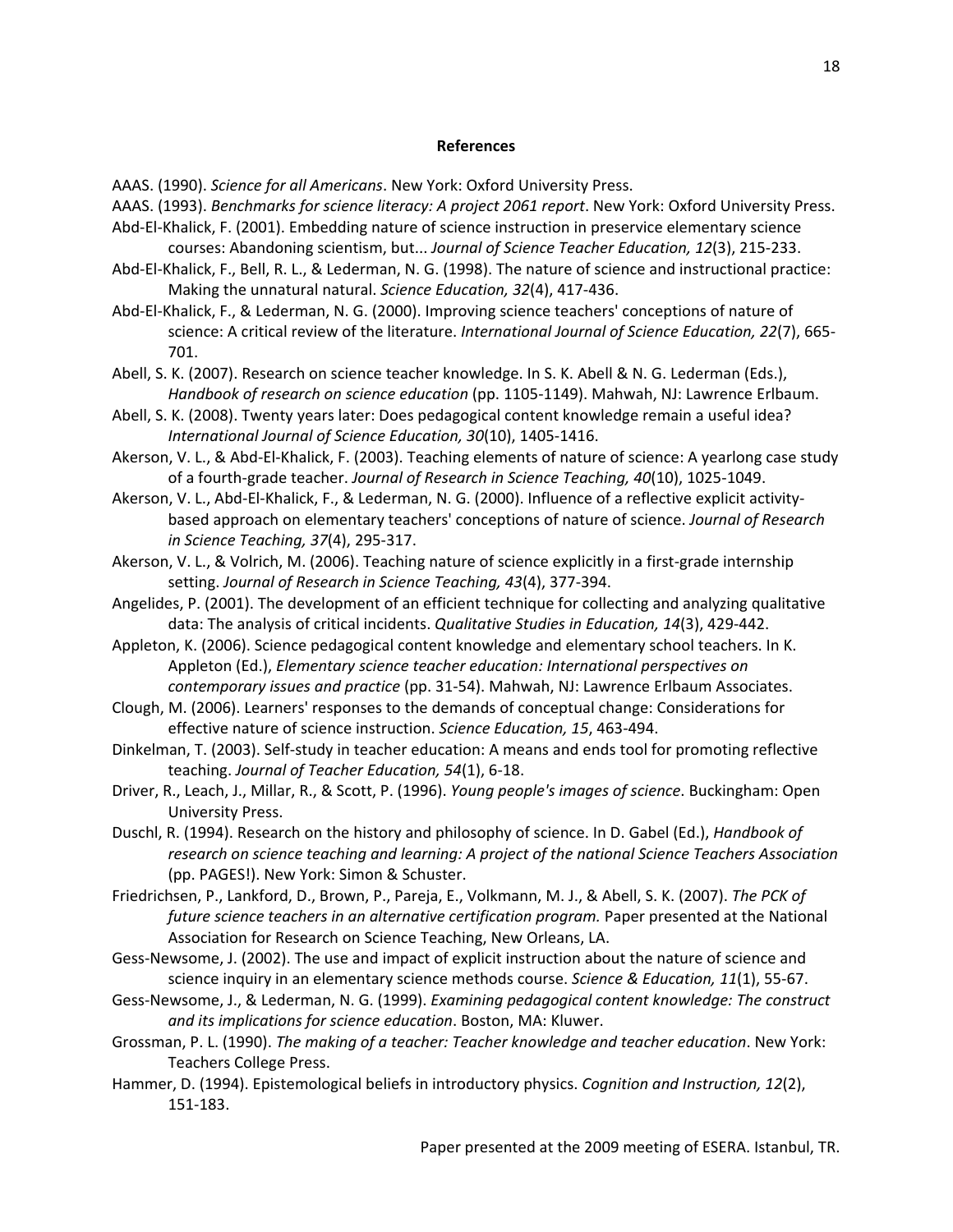- Hanuscin, D., Lee, M. H., & Akerson, V. L. (2008). Elementary Teachers' Pedagogical Content Knowledge for Teaching the Nature of Science: An Examination of Teachers Who Have Successfully Improved Their Students' Views of NOS. *Paper presented at the annual meeting of the* National Association for Research in Science Teaching. Baltimore, MD.
- Howitt, C., & Venville, G. (2008). *Dual vision: A method for capturing the learning journey of preservice primary teachers of science.* Paper presented at the National Association for Research on Science Teaching, Baltimore, MD.
- LaBoskey, V. K. (2004). The methodology of self-study and its theoretical underpinnings. In J. Loughran, M. L. Hamilton, V. K. LaBoskey & T. Russell (Eds.), *International handbook of self‐study of teaching and teacher education practices* (Vol. 12, pp. 817‐869). Netherlands: Springer.
- Lederman, J., & Khishfe, R. (2002). Views of the nature of science, Form D. Unpublished work: Illinois Institute of Technology, Chicago, IL.
- Lederman, N., Schwartz, R., Abd‐El‐Khalick, F., & Bell, R. L. (2001). Preservice teachers' understanding and teaching of nature of science: An intervention study. *Canadian Journal of Science, Mathematics, and Technology Education, 1*, 135‐160.
- Lederman, N. G. (1998). The state of science education: Subject matter without context. *Electronic Journal of Science Education, 3*(2), Retrieved September 12, 2004 from http://wolfweb.unr.edu/homepage/jcannon/ejse/ejsev2003n2002.html
- Lederman, N. G. (1999). Teachers' understanding of the nature of science and classroom practice: Factors that facilitate or impede the relationship. *Journal of Research in Science Teaching, 36*(8), 916‐929.
- Lederman, N. G. (2007). Nature of science: Past, present, and future. In S. K. Abell & N. G. Lederman (Eds.), *Handbook of research on science education* (pp. 831‐879). Mahwah, NJ: Lawrence Erlbaum Associates.
- Lederman, N. G., Abd‐El‐Khalick, F., Bell, R. L., & Schwartz, R. (2002). Views of nature of science questionnaire: Toward valid and meaningful assessment of learners' conceptions of nature of science. *Journal of Research in Science Teaching, 39*(6), 497‐521.
- Loughran, J. (2005). Researching teaching about teaching: Self‐study of teacher education practices. *Studying Teacher Education, 1*(1), 5‐16.
- Loughran, J. (2007). Researching teacher education practices: Responding to the challenges, demands and expectations of self‐study. *Journal of Teacher Education, 58*(1), 12‐20.
- Loughran, J., Mulhall, P., & Berry, A. (2006). *Understanding and developing science teachers' pedagogical content knowledge*. Rotterdam: Sense Publishers
- Magnusson, S., Krajcik, J., & Borko, H. (1999). Nature, sources, and development of pedagogical content knowledge for science teaching. In J. Gess‐Newsome & N. G. Lederman (Eds.), *Examining pedagogical content knowledge: The construct and its implications for science education* (pp. 95‐ 132). Boston, MA: Kluwer.
- Nott, M., & Smith, R. (1995). 'Talking your way out of it', 'rigging' and 'conjuring': What science teachers do when practicals go wrong. *International Journal of Science Education, 17*(3), 399‐410.
- NRC. (1996). *National science education standards*. Washington, DC: National Academy Press.
- Odell, S. J. (1990). *Mentor teacher programs: What research says to the teacher*. Washington, DC: National Education Association.
- Osborne, J., Collins, S., Ratcliffe, M., Millar, R., & Duschl, R. (2003). What "ideas‐about science" should be taught in school science? A Delphi study of the expert community. *Journal of Research in Science Teaching, 40*(7), 692‐720.